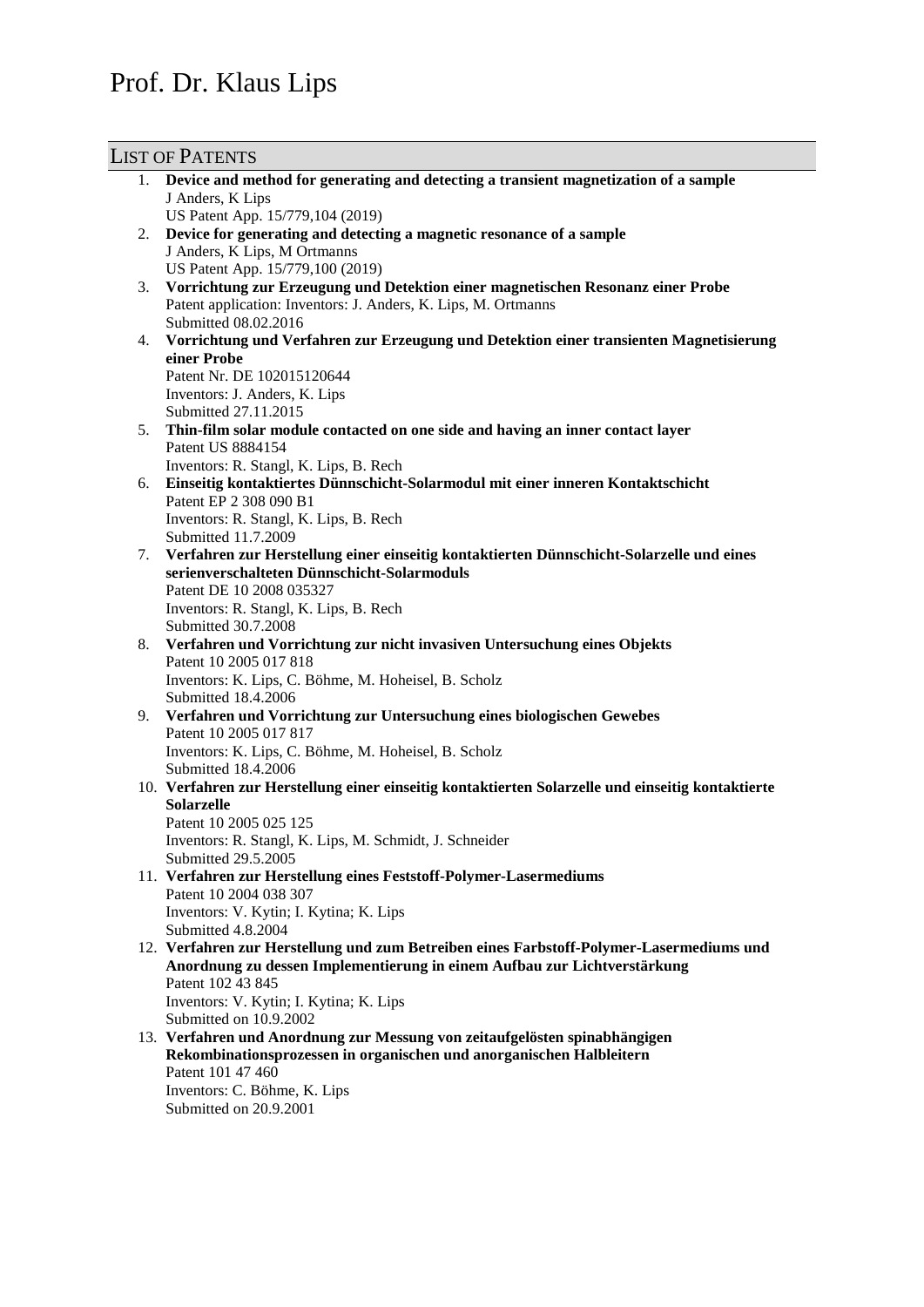### LIST OF PUBLICATIONS AS OF 21.04.2021

Goggle Scholar:

| <b>Citation index all since 2016</b> |     |           |
|--------------------------------------|-----|-----------|
| Zitate                               |     | 5163 2183 |
| h-index                              | 37. | - 22      |
| $i10$ -index                         | 99  | 43        |

### **2021**

1. Imaging of bandtail states in silicon heterojunction solar cells MY Teferi, H Malissa, AB Morales-Vilches, CT Trinh, L Korte, B Stannowski, CC Williams, C Boehme, K Lips ACS Appl. Nano Mater. 2021, 4, 3, 2404–2412 <https://doi.org/10.1021/acsanm.0c02704>

2. Relaxation processes in silicon heterojunction solar cells electrode layers probed via noise spectroscopy K Davenport, M Hayward, CT Trinh, K Lips, A Rogachev accepted for publication in Nature Scientific Reports

### **2020**

- 3. Quantification of nanoscale density fluctuations in hydrogenated amorphous silicon E Gericke, J Melskens, R Wendt, M Wollgarten, A Hoell, K Lips Physical Review Letters 125 (18) (2020) 185501
- 4. Energy-Level Alignment Tuning at Tetracene/c-Si Interfaces J Niederhausen, RW MacQueen, E Özkol, C Gersmann, MH Futscher, M. Liebhaber, D. Friedrich, M. Borgwardt, K.A Mazzio, P. Amsalem, Minh Hai Nguyen, B. Daiber, M. Mews, J. Rappich, F. Ruske, R. Eichberger, B. Ehrler, K. Lips J. Phys. Chem. C 2020, 124, 51, 27867–27881 <https://doi.org/10.1021/acs.jpcc.0c08104>
- 5. Interdependence of photon upconversion performance and antisolvent processing in thin-film halide perovskite-sensitized triplet–triplet annihilators K. Prashanthan, B. Naydenov, K. Lips, E. Unger, R.W. MacQueen The Journal of Chemical Physics 153 (16), 164711 <https://doi.org/10.1063/5.0026564>
- 6. Imaging of bandtail states in silicon heterojunction solar cells MY Teferi, H Malissa, AB Morales-Vilches, CT Trinh, L Korte, B Stannowski, CC Williams, C Boehme, K Lips arXiv preprint arXiv:2008.11413 (2020)
- 7. Silicon heterojunction solar cells explored via noise spectroscopy: spatial selectivity and the influence of a-Si passivating layers K Davenport, M Hayward, CT Trinh, K Lips, A Rogachev arXiv preprint arXiv:2008.08702 (2020)
- 8. Tetracene ultrathin film growth on hydrogen-passivated silicon J Niederhausen, RW MacQueen, K Lips, H Aldahhak, WG Schmidt, U. Gerstmann Langmuir 36 (31), 9099-911
- 9. Tetracene ultrathin film growth on silicon J Niederhausen, H Aldahhak, RW MacQueen, WG Schmidt, U Gerstmann, K. Lips arXiv preprint arXiv:2004.08562

### **2019**

11. [Comparison of Different Precision Pseudo Resistor Realizations in the DC-Feedback of Capacitive](https://ieeexplore.ieee.org/abstract/document/8965196)  [Transimpedance Amplifiers](https://ieeexplore.ieee.org/abstract/document/8965196)

Matthias Häberle, Denis Djekic, Mahdi Rajabzadeh, Georg E Fantner, Klaus Lips, Maurits Ortmanns,

<sup>10.</sup>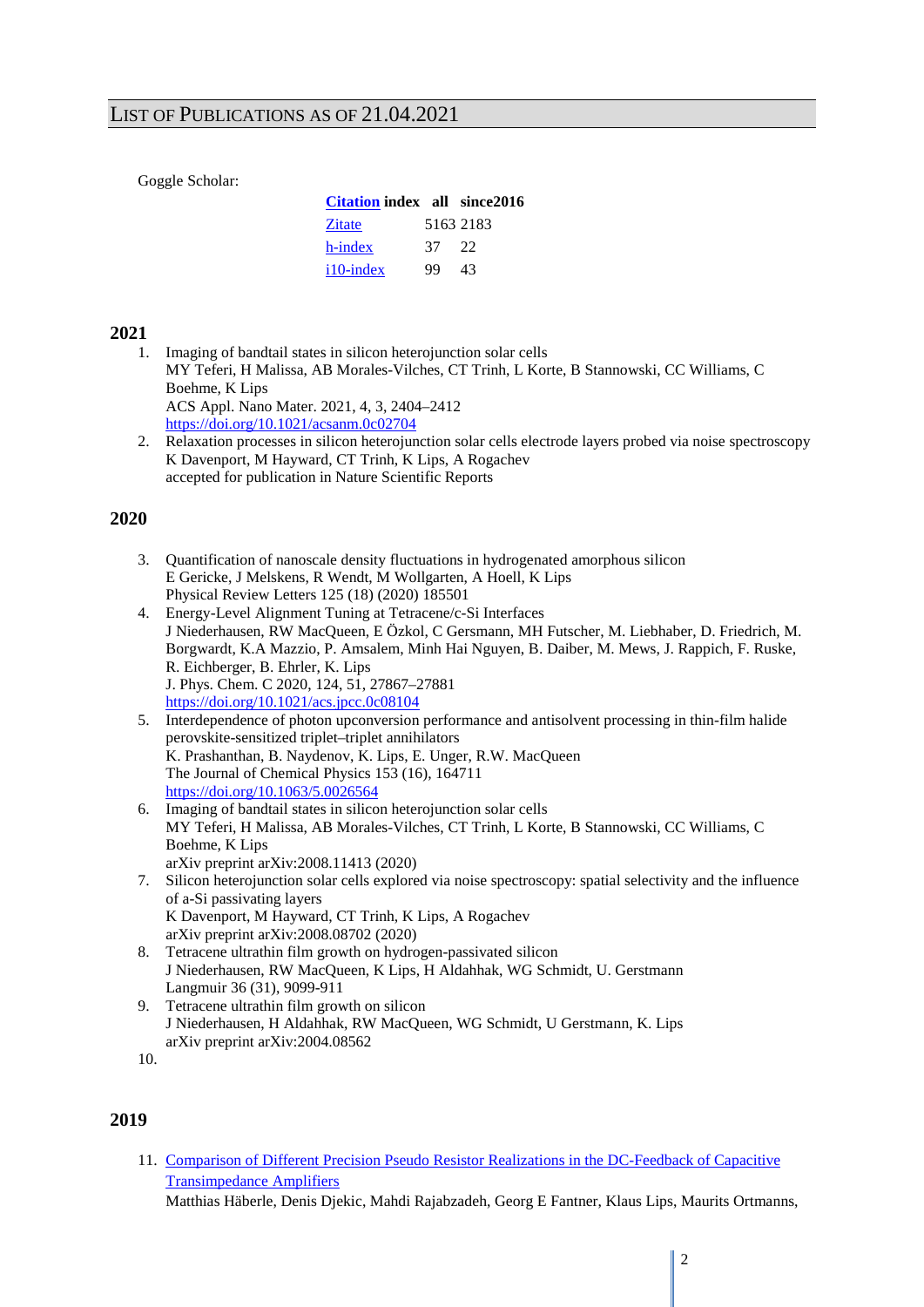Jens Anders

(2019) 26th IEEE International Conference on Electronics, Circuits and Systems (ICECS), 699-702

12. MR to go

J Anders, K Lips

Journal of Magnetic Resonance 306, (2019) 118-123

13. Crystallinity and Size Control of Colloidal Germanium Nanoparticles from Organogermanium Halide Reagents

B Pescara, KA Mazzio, K Lips, S Raoux

Inorganic chemistry 58 (8) (2019) 4802-4811

14. Towards low-cost, high-sensitivity point-of-care diagnostics using VCO-based ESR-on-a-chip detectors, B. Schlecker, A. Hoffmann, A. Chu, M. Ortmanns, K. Lips and J. Anders, IEEE Sensors Journal, vol. 19, no. 20, pp. 8995-9003, 15 Oct.15, 2019.

### **2018**

- 15. [Reaction of porphyrin-based surface-anchored metal-organic frameworks to prolonged illumination](https://pubs.rsc.org/en/Content/ArticleLanding/2018/CP/C8CP05254A#!divAbstract) M. Adams, N. Baroni, M. Oldenburg, F. Kraffert, J. Behrends, R.W. Mac-Queen, R. Haldar, D. Busko, A. Turshatov, G. Emandi, M.O. Senge, C. Wöll, K. Lips, B.S. Richards, IA. Howard Physical chemistry, chemical physics, 20, (2018) 29142–29151[. doi:10.1039/C8CP05254A](https://doi.org/10.1039/C8CP05254A)
- 16. [An Integrator-Differentiator TIA Using a Multi-Element Pseudo-Resistor in its DC Servo Loop for](javascript:void(0))  [Enhanced Noise Performance](javascript:void(0)) M Häberle, D Djekic, GE Fantner, K Lips, M Ortmanns, J Anders ESSCIRC 2018-IEEE 44th European Solid State Circuits Conference (ESSCIRC) (2018) 294-297
- 17. [Towards IC-based quantum sensing-recent achievements and future research trends](javascript:void(0)) J Anders, T Pfau, J Wrachtrup, MB Plenio, F Jelezko, K Lips 2018 48th European Solid-State Device Research Conference (ESSDERC), 122-125
- 18. Crystalline silicon solar cells with tetracene interlayers: the path to silicon-singlet fission heterojunction devices

R.W. MacQueen, M. Liebhaber,J. Niederhausen, M.J.Y. Tayebjee, C. Gersmann, M. Mews, S. Jäckle, K. Jäger, B. Rech, T.W. Schmidt, K. Lips Materials Horizon **5** (2018) 1065-1075

- 19. A 0.1% THD, 1-MΩ to 1-GΩ [Tunable, Temperature-Compensated Transimpedance Amplifier Using a](javascript:void(0))  [Multi-Element Pseudo-Resistor](javascript:void(0)) D Djekic, G Fantner, K Lips, M Ortmanns, J Anders IEEE Journal of Solid-State Circuits 53 (2018) 1913.
- 20. [An 8-channel 13GHz ESR-on-a-Chip injection-locked vco-array achieving 200](javascript:void(0))μM-concentration [sensitivity](javascript:void(0)) A Chu, B Schiecker, K Lips, M Ortmanns, J Anders Solid-State Circuits Conference-(ISSCC), IEEE International, 354-356 (2018).

- 21. VCO-based ESR-on-a-chip as a tool for low-cost, high-sensitivity point-of-care diagnostics B. Schlecker, A. Chu, J. Handwerker, S. Künstner, M. Ortmanns, K. Lips, J. Anders Proceeding of the IEEE Sensors Conference, Glasgow (2017) accepted
- 22. Live Demonstration: A VCO-based point-of-care ESR spectrometer B. Schlecker, A. Chu, J. Handwerker, S. Künstner, M. Ortmanns, K. Lips, J. Anders Proceeding of the IEEE Sensors Conference, Glasgow (2017)
- 23. VCO-based ESR-on-a-chip as a tool for low-cost, high-sensitivity food quality control A. Chu, B. Schlecker, J. Handwerker, S. Künstner, M. Ortmanns, K. Lips, J. Anders submitted for publication in the proceedings of BioCAS 2017, IEEE Biomedical Circuits and Systems Conference (2017)
- 24. Using integrated LC tank VCOs as inexpensive, high-sensitivity electron spin detectors B. Schlecker, A. Chu, A. Angerhofer, J. Goodsell, M. Haas, J. Handwerker, M. Ortmanns, K. Lips, J. Anders
- submitted for publication in the proceedings of IEEE Transaction on Circuits and Systems I (2017) 25. A transimpedance amplifier using a widely tunable PVT-independent pseudo-resistor for high-
- performance current sensing applications D. Djekic, G. Fantner, J. Behrends, K. Lips, M. Ortmanns, J. Anders ESSCIRC 2017-43rd IEEE European Solid State Circuits Conference, 79-82
- 26. Using rapid-scan EPR to improve the detection limit of quantitative EPR by more than one order of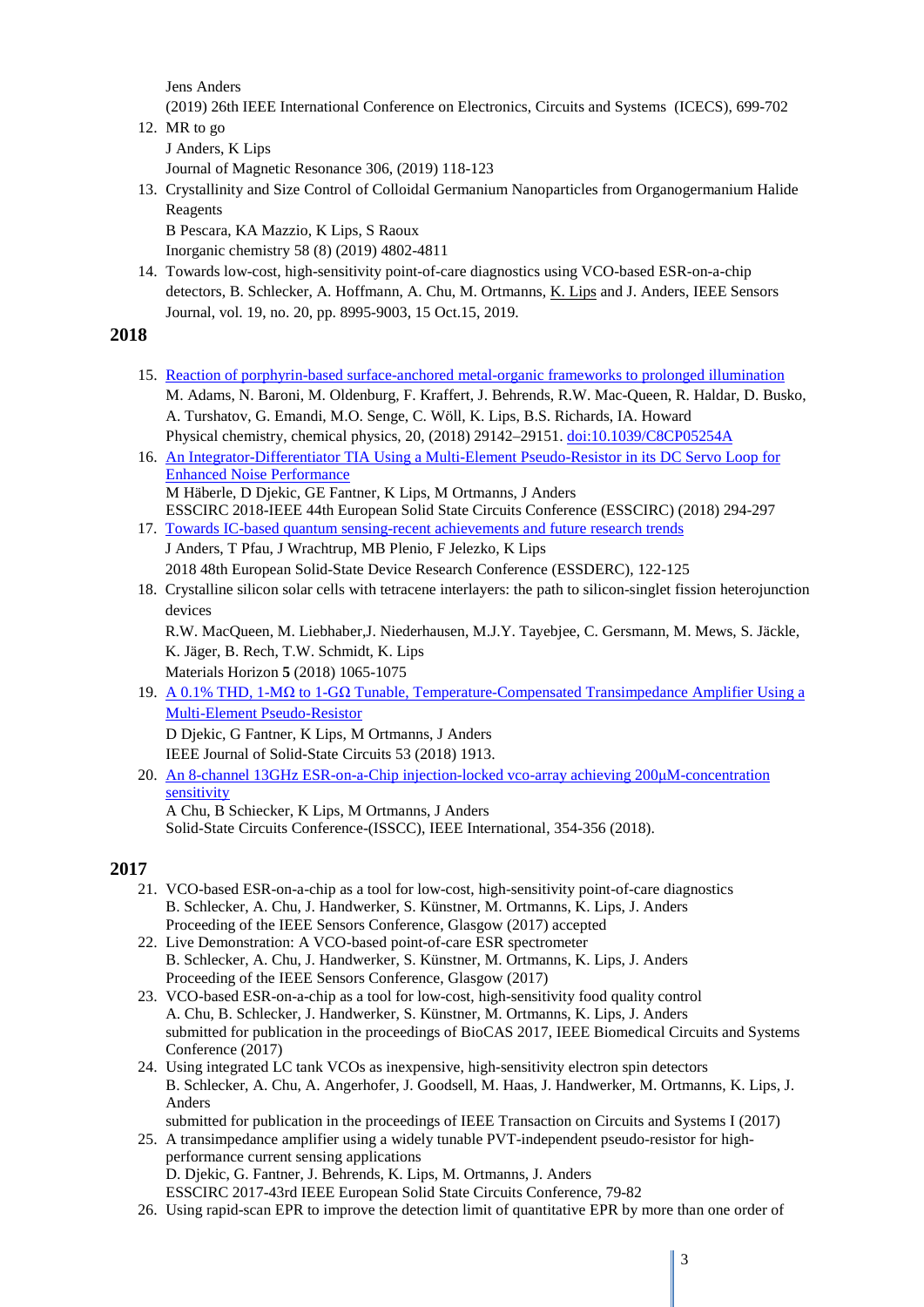magnitude J Möser, K Lips, M Tseytlin, GR Eaton, SS Eaton, A Schnegg Journal of Magnetic Resonance 281 (2017) 17-25

- 27. Potential of PEDOT: PSS as a hole selective front contact for silicon heterojunction solar cells S Jäckle, M Liebhaber, C Gersmann, M Mews, K Jäger, S Christiansen, K. Lips; arXiv preprint arXiv:1701.05368
- 28. Potential of PEDOT: PSS as a hole selective front contact for silicon heterojunction solar cells S Jäckle, M Liebhaber, C Gersmann, M Mews, K Jäger, S Christiansen, K. Lips; Scientific Reports 7 (2017) 2170 DOI:10.1038/s41598-017-01946-3

### **2016**

- 29. *[The EMIL project at BESSY II: Beamline design and performance](http://scitation.aip.org/content/aip/proceeding/aipcp/10.1063/1.4952861)* S. Hendel, F. Schäfers, M. Hävecker, G. Reichardt, M. Scheer, J. Bahrdt, and K. Lips AIP Conf. Proc. 1741 (2016) 030038
- 30. Triplet excitons as sensitive spin probes for structure analysis of extended defects in microcrystalline silicon

C. Meier, C. Teutloff, J. Behrends, R. Bittl, O. Astakhov, K. Lips Physical Review B, 005300 (2016)

- 31. *Unveiling the Hybrid n*‑*[Si/PEDOT:PSS Interface](http://pubs.acs.org/doi/abs/10.1021/acsami.6b01596)* S. Jäckle, M. Liebhaber, J. Niederhausen, M. Büchele, R. Félix, R.G. Wilks, M. Bär, K. Lips, and S. Christiansen; ACS Appl. Mater. Interfaces 2016, 8, 8841−8848
- 32. *Multifrequency EPR study of HWCVD µc-Si:C:H for photovoltaic applications* Oleksandr Astakhov, Lihong Xiao, Friedhelm Finger, Tao Chen, Matthias Fehr, Benjamin George, Alexander Schnegg, Klaus Lips, Christian Teutloff Physica Status Solidi A 213 (2016) 1747-1750
- 33. *[Increased upconversion performance for thin film solar cells: a trimolecular composition](http://pubs.rsc.org/en/content/articlelanding/2015/sc/c5sc03215f#!divAbstract)* Yuen Yap Cheng, Andrew Nattestad, Tim F. Schulze, Rowan W. MacQueen, Burkhard Fückel, Klaus Lips, Gordon G. Wallace, Tony Khoury, Maxwell J. Crossley, and Timothy W. Schmidt Chemical Sciences 7 (2016) 559 DOI: 10.1039/c5sc03215f
- 34. *[Probing the Fate of Mn Complexes in Nafion: A Combined Multifrequency EPR and XAS Study](http://pubs.acs.org/doi/abs/10.1021/acs.jpcc.5b10451?journalCode=jpccck)* Alexander Schnegg, Joscha Nehrkorn, Archana Singh, Irati Alonso Calafell, Shannon A. Bonke, Rosalie K. Hocking, Klaus Lips, and Leone Spiccia J. Phys. Chem. C 120 (2016) 853-861 DOI: 10.1021/acs.jpcc.5b10451
- 35. *[On an Easy Way To Prepare Metal–Nitrogen Doped Carbon with Exclusive Presence of MeN4-type](http://pubs.acs.org/doi/abs/10.1021/jacs.5b11015)  [Sites Active for the ORR](http://pubs.acs.org/doi/abs/10.1021/jacs.5b11015)* Ulrike I. Kramm, Iris Herrmann-Geppert, Jan Behrends, Klaus Lips, Sebastian Fiechter, and Peter Bogdanoff

J. Am. Chem. Soc. 138 (2016) 635-640

### **2015**

- 36. *[Valence band offset and hole transport across a-SiOx \(0< x< 2\) passivation layers in silicon](http://www.eupvsec-proceedings.com/proceedings?fulltext=liebhaber&paper=33909)  [heterojunction solar](http://www.eupvsec-proceedings.com/proceedings?fulltext=liebhaber&paper=33909) cells.* Martin Liebhaber, Mathias Mews, Lars Korte, Tim F. Schulze, Bernd Rech, and Klaus Lips Proceedings of the 31st EU PVSEC 2015, 770-775 (2015)
- 37. *[EMIL: the Energy Materials in-Situ Laboratory Berlin –](http://www.eupvsec-proceedings.com/proceedings?fulltext=lips&paper=34827) a Novel Characterization Facility for [Photovoltaic and Energy Materials](http://www.eupvsec-proceedings.com/proceedings?fulltext=lips&paper=34827)* K. Lips, T. F. Schulze, D.E. Starr, M. Bär, R.G. Wilks, F. Fenske, F. Ruske, M. Reiche, R. van de Krol, G. Reichardt, F. Schäfers, S. Hendel, R. Follath, J. Bahrdt, S. Peredkov, S. DeBeer, M. Hävecker, A. Knop-Gericke, B. Rau, C.A. Kaufmann, R.Schlatmann, R. Schlögl, B. Rech, S. Raoux Proceedings of the  $31<sup>st</sup> EU PVSEC 2015, 25-28 (2015)$
- 38. *[Junction formation and current transport mechanisms in hybrid n-Si/PEDOT:PSS solar cells](http://www.nature.com/articles/srep13008)* Sara Jäckle, Matthias Mattiza, Martin Liebhaber, Gerald Brönstrup, Mathias Rommel, Klaus Lips & Silke Christiansen

*Scientific Reports* **5** (2015) 13008 DOI: 10.1038/srep13008

39. *[CW and pulsed electrically detected magnetic resonance spectroscopy at 263 GHz/12 T on operating](http://www.sciencedirect.com/science/article/pii/S1090780715001299)  [amorphous silicon solar cells](http://www.sciencedirect.com/science/article/pii/S1090780715001299)* Mohammad Waseem Akhtar Alexander Schnegg; Sergey Veber; Christoph Meier; Matthias Fehr; Klaus Lips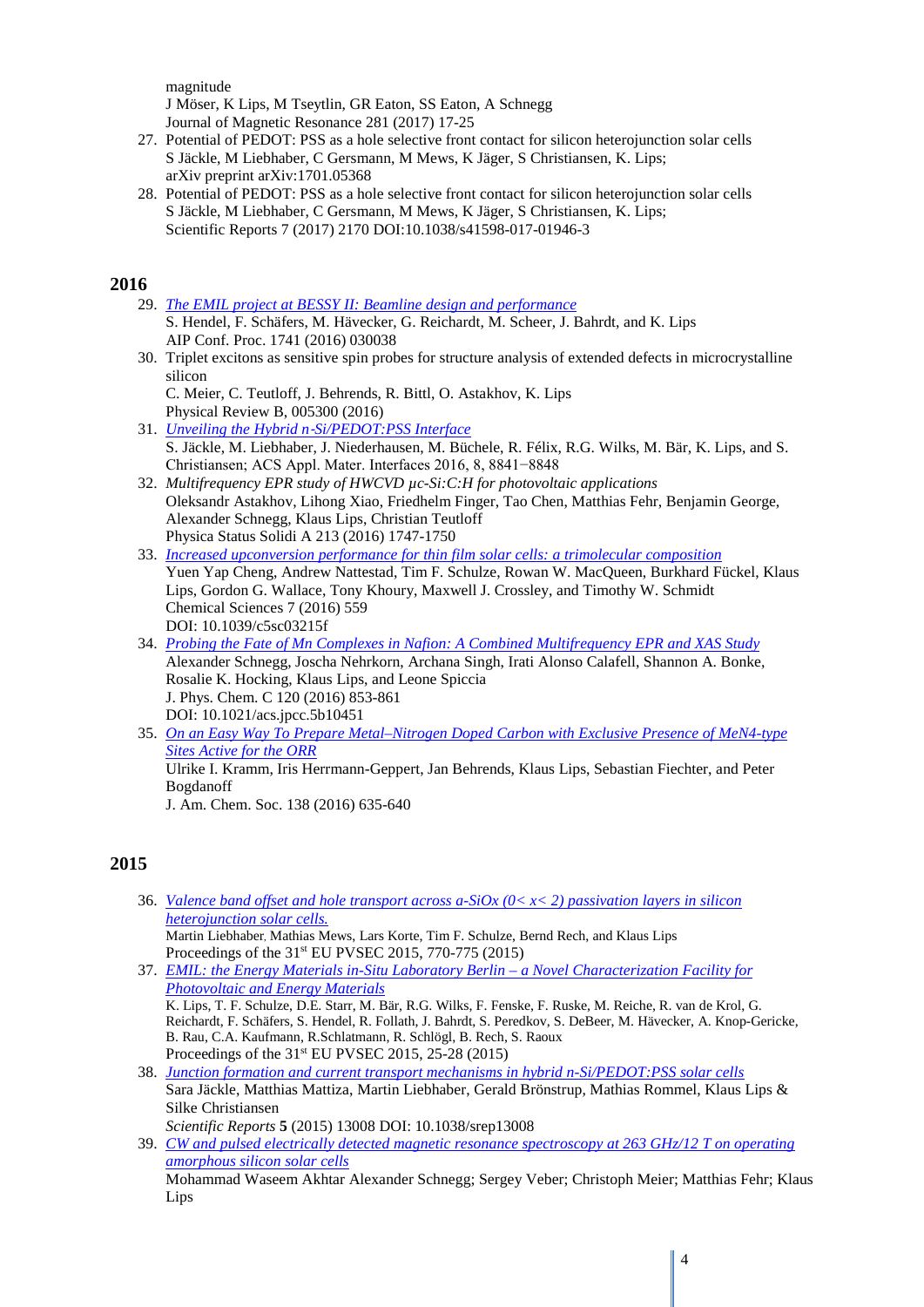Journal of Magnetic Resonance 257 (2015) 94-101 [doi:10.1016/j.jmr.2015.05.012](http://dx.doi.org/10.1016/j.jmr.2015.05.012)

- 40. *[Structural and electrical properties of metastable defects in hydrogenated amorphous silicon](http://journals.aps.org/prb/abstract/10.1103/PhysRevB.91.245207)* J. Melskens, A. Schnegg, A. Baldansuren, K. Lips, M. P. Plokker, S. W. H. Eijt, H. Schut, M. Fischer, M. Zeman, and A. H. M. Smets Physical Review B 91 (2015) 245207
- 41. *[Valence band offset in heterojunctions between crystalline silicon and amorphous silicon \(sub\)oxides](http://scitation.aip.org/content/aip/journal/apl/106/3/10.1063/1.4906195)*   $(a-SiO_x; H, 0 < x < 2)$ M. Liebhaber, M. Mews, T. F. Schulze, L. Korte, B. Rech, and K. Lips Applied Physics Letters 106 (2015) 031601
- 42. *[High resolution in-operando microimaging of solar cells with pulsed electrically-detected magnetic](http://www.sciencedirect.com/science/article/pii/S1090780714003292)  [resonance](http://www.sciencedirect.com/science/article/pii/S1090780714003292)* Itai Katz, Matthias Fehr, Alexander Schnegg, Klaus Lips; Aharon Blank Journal of Magnetic Resonance 251 (2015) 26–35

### **2014**

- 43. *[Schlüsselmaterialien für Technologiedurchbrüche](http://www.fvee.de/fileadmin/publikationen/Themenhefte/th2014/th2014_05_05.pdf)* K. Lips, B. Rech, T. Kirchartz, W. Wischmann, M. Schmücker, S. Henniger, R. Reinike-Koch, B. Groß Themenheft des Forschungsverbund Erneuerbare Energie (FVEE) "Forschung für die Energiewende -Phasenübergänge aktiv gestalten" (2014) 70-74
- 44. *[EMIL: The Energy Materials In Situ Laboratory Berlin](http://ieeexplore.ieee.org/xpl/articleDetails.jsp?arnumber=6925017&searchWithin%3DLips%26filter%3DAND%28p_IS_Number%3A6924865%29)* K. Lips, D.E. Starr, M. Bär, T. F. Schulze, F. Fenske, S. Christiansen, R. van de Krol, S. Raoux, G. Reichardt, F. Schäfers, S. Hendel, R. Follath, J. Bahrdt, M. Scheer, G. Wüstefeld, P. Kuske, M. Hävecker, A. Knop-Gericke, R. Schlögl, B. Rech Proceedings of the IEEE PVSEC 2014, Denver, Colorado, USA (2014) 0698.
- 45. *[Impact of dislocations and dangling bond defects on the electrical performance of crystalline silicon](http://www.helmholtz-berlin.de/pubbin/oai_publication?ID=81195&typoid=4247)  [thin films.](http://www.helmholtz-berlin.de/pubbin/oai_publication?ID=81195&typoid=4247)* Steffens, S.; Becker, C.; Amkreutz, D.; Klossek, A.; Kittler, M.; Chen, Y.-Y.; Schnegg, A.; Klingsporn,

M.; Abou-Ras, D.; Lips, K.; Rech, B.

Applied Physics Letters 105 (2014), p. 022108/1-5

- 46. *[Enhancing solar cells with photochemical upconversion : Triplet-triplet annihilation in organic](http://www.helmholtz-berlin.de/pubbin/oai_publication?ID=82969&typoid=4247)  [molecules increases the photocurrent of thin-film solar cells.](http://www.helmholtz-berlin.de/pubbin/oai_publication?ID=82969&typoid=4247)* Schulze, T.; Lips, K.; Schmidt, T. SPIE Newsroom 17 March 2014 (2014), p. 1-3
- 47. *[Action spectrum experiment for the measurement of incoherent photon upconversion efficiency under](http://www.helmholtz-berlin.de/pubbin/oai_publication?ID=82950&typoid=4247)  [sun-like excitation.](http://www.helmholtz-berlin.de/pubbin/oai_publication?ID=82950&typoid=4247)* MacQueen, R.W.; Cheng, Y.Y.; Danos, A.N.; Lips, K.; Schmidt, T.W. RSC Advances 95 (2014), 52749-52756
- 48. *Metastable defect formation at microvoids identified as the origin of light-induced degradation in a-Si:H*

Fehr, M, Schnegg, A, Rech, B, Astakhov, O, Finger, F, Bittl, R, Teutloff, C, Lips, K; Physical Review Letters 112 (2014) 066403

- 49. *Selective electron spin resonance measurements of micrometer-scale thin samples on a substrate* E. Dikarov, M. Fehr, A. Schnegg, K. Lips, and A. Blank Meas. Sci. Technol. 24 (2013) 115009
- 50. *Correlation between structural and opto-electronic characteristics of crystalline Si microhole arrays for photonic light management* T. Sontheimer, V. Preidel, D. Lockau, F. Back, E. Rudigier-Voigt, B. Löchel, A. Erko, F. Schmidt, A. Schnegg, K. Lips, C. Becker, and B. Rech Journal of Applied Physics 114, 173513 (2013)
- 51. *Nanostructured upconverters for improved solar cell performance* Rowan W MacQueen, Tim F Schulze, Tony Khoury, Yuen Yap Cheng, Bernd Stannowski, Klaus Lips, Maxwel J Crossley, Timothy Schmidt SPIE Solar Energy+ Technology, (2013) 882408-882408-9
- 52. *The silicon/zinc oxide interface in amorphous silicon-based thin-film solar cells: Understanding an empirically optimized contact* D. Gerlach, R. G. Wilks, D. Wippler, M. Wimmer, M. Lozac'h, R. Félix, A. Mück, M. Meier, S. Ueda,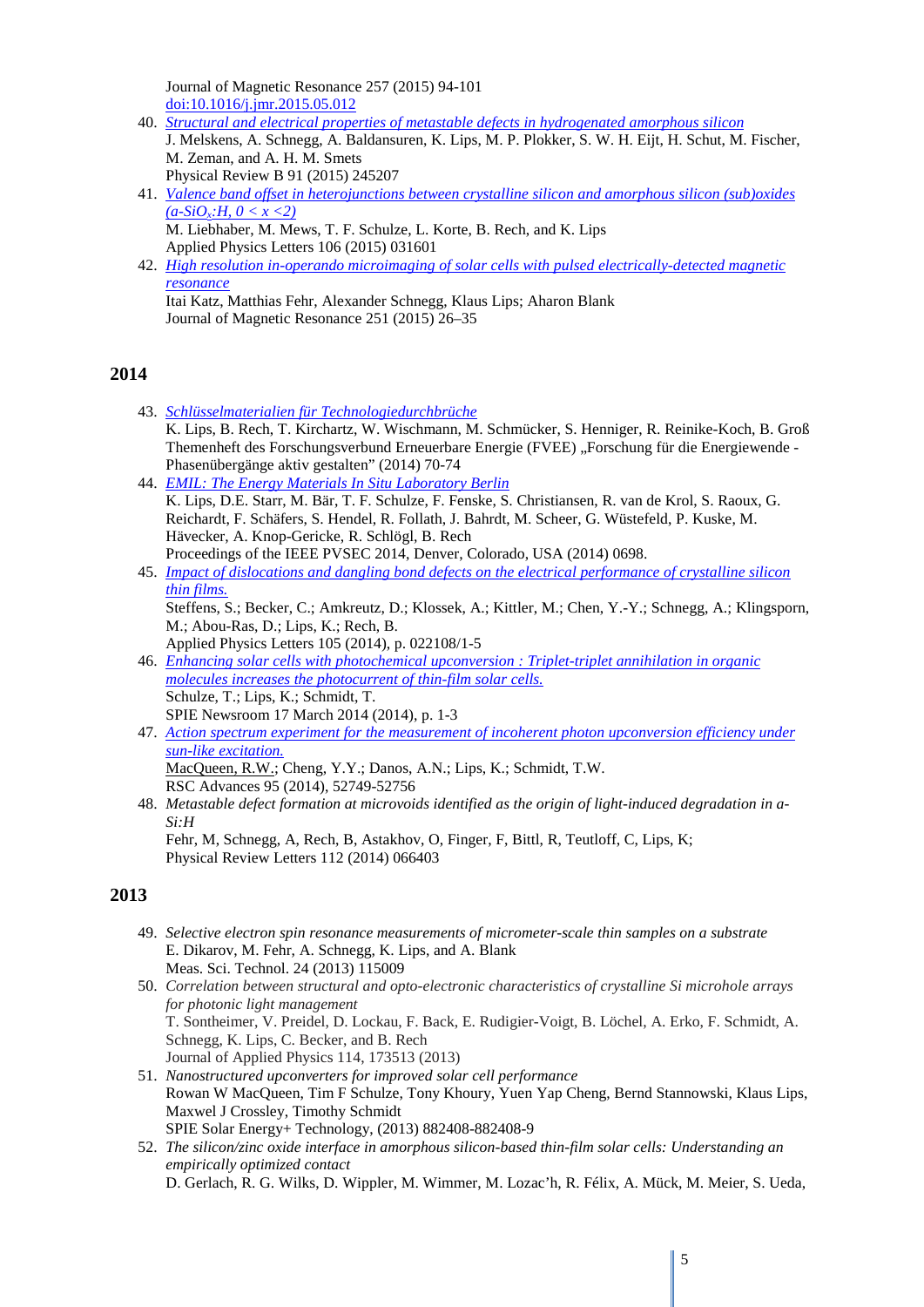H. Yoshikawa, M. Gorgoi, K. Lips, B. Rech, M. Sumiya, J. Hüpkes, K. Kobayashi, and M. Bär Appl. Phys. Lett. 103 (2013) 023903

- 53. *Identification of intra-grain and grain boundary defects in polycrystalline Si thin films by electron paramagnetic resonance* T. Sontheimer, A. Schnegg, S. Steffens, F. Ruske, D. Amkreutz, K. Lips, and B. Rech, B;
	- physica status solidi (RRL) Rapid Research Letters, Volume 7, Issue 11 (2013), 959–962
- 54. *Multi-frequency EDMR applied to microcrystalline thin-film silicon solar cells.* C. Meier, J. Behrends, C. Teutloff, O. Astakhov, A. Schnegg, K. Lips, R. Bittl; *Journal of Magnetic Resonance* 234 (2013), 1-9
- 55. *Dye sensitised solar cell with integrated triplet-triplet annihilation upconversion system* A. Nattestad, Y.Y. Cheng, R.W. MacQueen, T.F. Schulze, F.W. Thompson, A.J. Mozer, B.Fückel, T. Khoury, M.J. Crossley, K. Lips, G.G. Wallace, and T.W.Schmidt, J. Phys. Chem. Lett. 4 (2013) 2073−2078
- 56. *Water Oxidation Catalysis by Nanoparticulate MnOxThin Films: Probing the Effect of the Manganese Precursors* A. Singh, R. Hocking, S. Chang, B. George, M. Fehr, K. Lips, A. Schnegg, L. Spiccia, Chemistry of Materials 25 (2013) 1098-1108
- 57. *The Energy Materials in-Situ Laboratory Berlin (EMIL) at BESSY II* R Follath, M Hävecker, G Reichardt, K Lips, J Bahrdt, F Schäfers and P Schmid Journal of Physics: Conference Series 425 (2013) 212003
- 58. *Chemical interaction at the buried silicon/zinc oxide thin-film solar cell interface as revealed by hard xray photoelectron spectroscopy* M. Wimmer, D. Gerlach, R.G Wilks, S. Scherf; R. Félix, C. Lupulescu, F. Ruske, G. Schondelmaier, K. Lips, J. Hüpkes, M. Gorgoi, W. Eberhardt, B. Rech, and M. Bär Journal of Electron Spectroscopy and Related Phenomena 190 (2013), p. 309-313
- 59. *Atomic structure of interface states in silicon heterojunction solar cells* B.M. George, J. Behrends, A. Schnegg, T.F. Schulze, M. Fehr, L. Korte, B. Rech, K. Lips, M. Rohrmüller, E. Rauls, W.G. Schmidt, U. Gerstmann Physical Review Letters 110 (2013) 136803.
- 60. *Errata: Micro-optical design of photochemical upconverters for thin-film solar cells* TF Schulze, CY Yap, T Khoury, MJ Crossley, B Stannowski, K Lips, TW Schmidt Journal of Photonics for Energy 3 (1), (2013) 039998-039998
- 61. *p-type a-Si:C:H/ZnO:Al and µc-Si:C:H/ZnO:Al thin-film solar cell structures – a comparative hard xray photoelectron spectroscopy study,*  D. Gerlach, D. Wippler, R.G. Wilks, M. Wimmer, M. Lozac'h, R. Félix, S. Ueda, H. Yoshikawa, K. Lips, B. Rech, M. Sumiya, K. Kobayashi, M. Gorgoi, J. Hüpkes, and M. Bär Journal of Photovoltaics 3 (2013) 483-487.

### **2012**

- 62. *Micro-optical design of photochemical upconverters for thin-film solar cells* F. Schulze, Y.Y. Cheng, T. Khoury, M. J. Crossley, B. Stannowski, K Lips and T. W. Schmidt Journal for Photonics for Energy Vol. 3 (2012) 034598-1
- 63. *Photochemical Upconversion Applied to Organic and Thin Film Silicon Solar Cells* T. F. Schulze, J. Czolk, Y.-Y. Cheng, B. Fückel, R. W. MacQueen, T. Khoury, M. J. Crossley, U. Lemmer, A. Colsmann, B. Stannowski, K. Lips, and T. W. Schmidt in *Renewable Energy and the Environment Optics and Photonics Congress*, OSA Technical Digest (online) (Optical Society of America, 2012), paper PW2B.1.
- 64. *Improving the light-harvesting of second generation solar cells with photochemical upconversion* Yuen Yap Cheng ; Burkhard Fückel ; Tim Schulze ; Rowan W. MacQueen ; Murad J. Y. Tayebjee ; Andrew Danos ; Tony Khoury ; Raphaël G. C. R. Clady ; N. J. Ekins-Daukes ; Maxwell J. Crossley ; Bernd Stannowski ; Klaus Lips ; Timothy W. Schmidt Proc. SPIE 8477, Organic Photovoltaics XIII, 84770X (September 27, 2012); doi:10.1117/12.945217
- 65. *Efficiency Enhancement of Organic and Thin-Film Silicon Solar Cells with Photochemical Upconversion* T. F. Schulze, J. Czolk, Y.-Y. Cheng, B. Fückel, R. W. MacQueen, T. Khoury, M. J. Crossley, B. Stannowski, K. Lips, U. Lemmer, A. Colsmann, and T. W. Schmidt The Journal of Physical Chemistry C 116 (43) (2012) 22794-22801
- 66. *Improving the light-harvesting of second-generation solar cells with photochemical upconversion* T. F. Schulze, Y.-Y. Cheng, B. Fückel, R. W. MacQueen, T. Khoury, M. J. Crossley, B. Stannowski, K Lips and T. W. Schmidt

Proceedings of the 27<sup>th</sup> European Photovoltaic Solar Energy Conference and Exihibition (2012) 44-49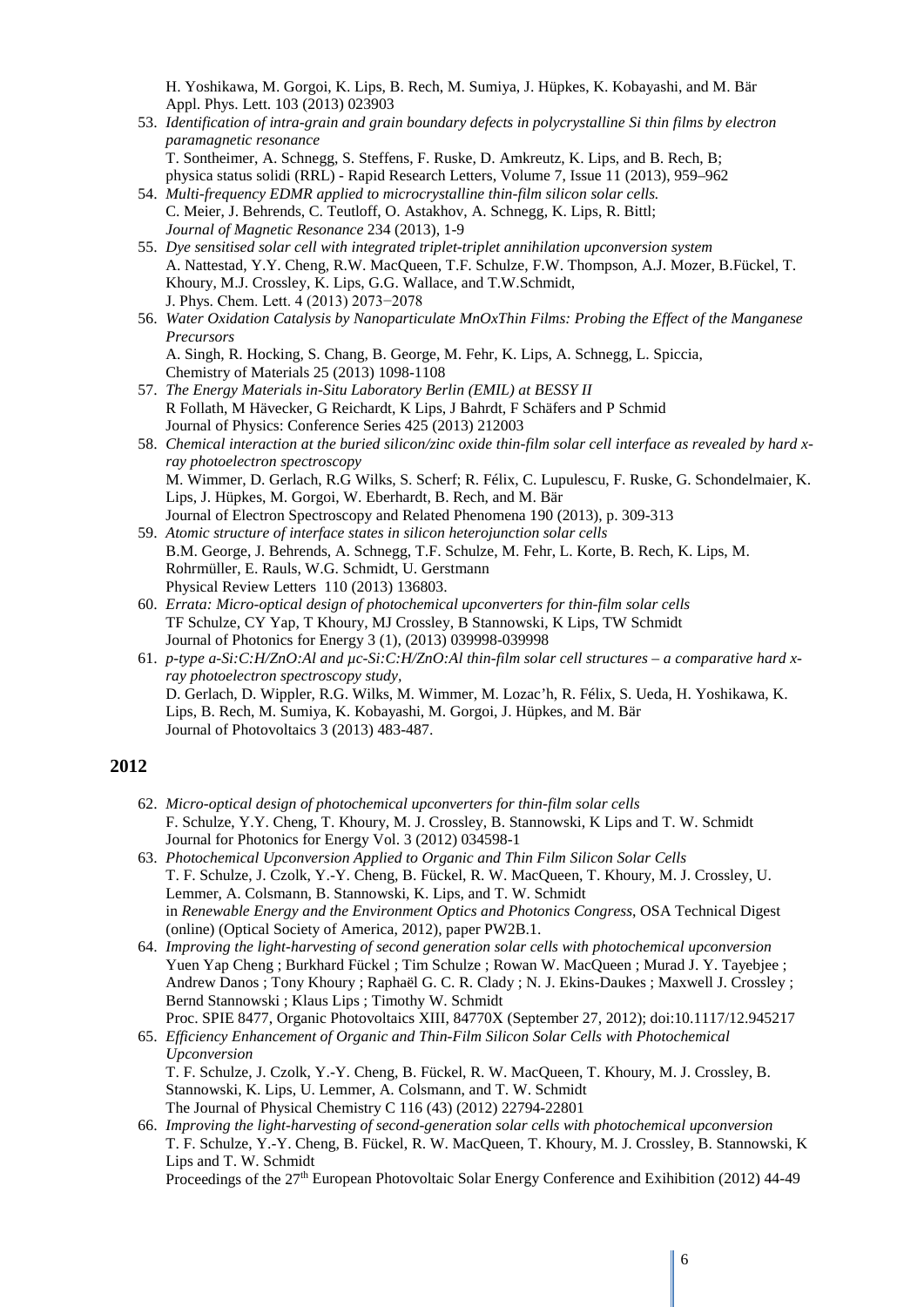- 67. *The Energy Materials in-Situ Laboratory Berlin (EMIL) at BESSY II* R. Follath, M. Hävecker, G. Reichardt, K. Lips, J. Bahrdt, F. Schäfers, P. Schmidt Proceedings of the 11th International Conference on Synchrotron Radiation Instrumentation (SRI 2012), Lyon, France
- 68. *Influence of deep defects on device performance of thin-film polycrystalline silicon solar cells* M. Fehr P. Simon, T. Sontheimer, C. Leendertz, B. Gorka, A. Schnegg, B. Rech, and K. Lips Applied Physics Letters 101 (2012) 123904.
- 69. *Pulsed Electrically Detected Magnetic Resonance for Thin Film Silicon and Organic Solar Cells* A. Schnegg, J. Behrends, M. Fehr and K. Lips Invited perspective article in Physical Chemistry Chemical Physics 14 (2012) 14418-38.
- 70. *Lock-in detection for pulsed electrically detected magnetic resonance* Felix Hoehne, Lukas Dreher, Jan Behrends, Matthias Fehr, Hans Huebl, Klaus Lips, Alexander Schnegg, Max Suckert, Martin Stutzmann, and Martin S. Brandt Review of Scientific Instruments 83, 043907 (2012)
- 71. *Photochemical upconversion enhanced solar cells: Effect of a back reflector* Y.Y. Cheng , B. Fueckel ,R.W. MacQueen, T. Khoury, R.G.RC. Clady, T.F. Schulze, N. Ekins-Daukes, M.J. Crossley, B. Stannowski, K. Lips, and T. Schmidt Aust. J. Chem. 65 (5), 480–485 (2012).
- 72. *Improving the light-harvesting of amorphous silicon solar cells with photochemical upconversion* Y.Y. Cheng , B. Fueckel , R.W. MacQueen , T. Khoury , R.G.RC. Clady, T.F. Schulze, N. Ekins-Daukes, M.J. Crossley, B. Stannowski, K. Lips, and T. Schmidt Energy & Environmental Science 5, 6953 (2012)
- 73. Direct Detection of Photoinduced Charge Transfer Complexes in Polymer:Fullerene Blends J. Behrends, A. Sperlich, A. Schnegg, T. Biskup, C. Teutloff, K. Lips, V. Dyakonov, R. Bittl, Phys. Rev. B 85, 125206 (2012) <http://arxiv.org/abs/1107.5649>
- 74. *Intermolecular hybridization governs molecular electrical doping* Salzmann, I.; Heimel, G.; Duhm, S.; Oehzelt, M.; Pingel, P.; George, B.; Schnegg, A.; Lips, K.; Blum, R.P.; Vollmer, A.; Koch, N. Phys. Rev. Lett. 108, 035502 (2012)
- 75. *Dangling bonds in amorphous silicon investigated by Multifrequency EPR* M. Fehr, A. Schnegg, B. Rech, K. Lips, O. Astakhov, F. Finger, R. Bittl, C. Teutloff Journal of Non-Crystalline Solids 358 (2012) 2067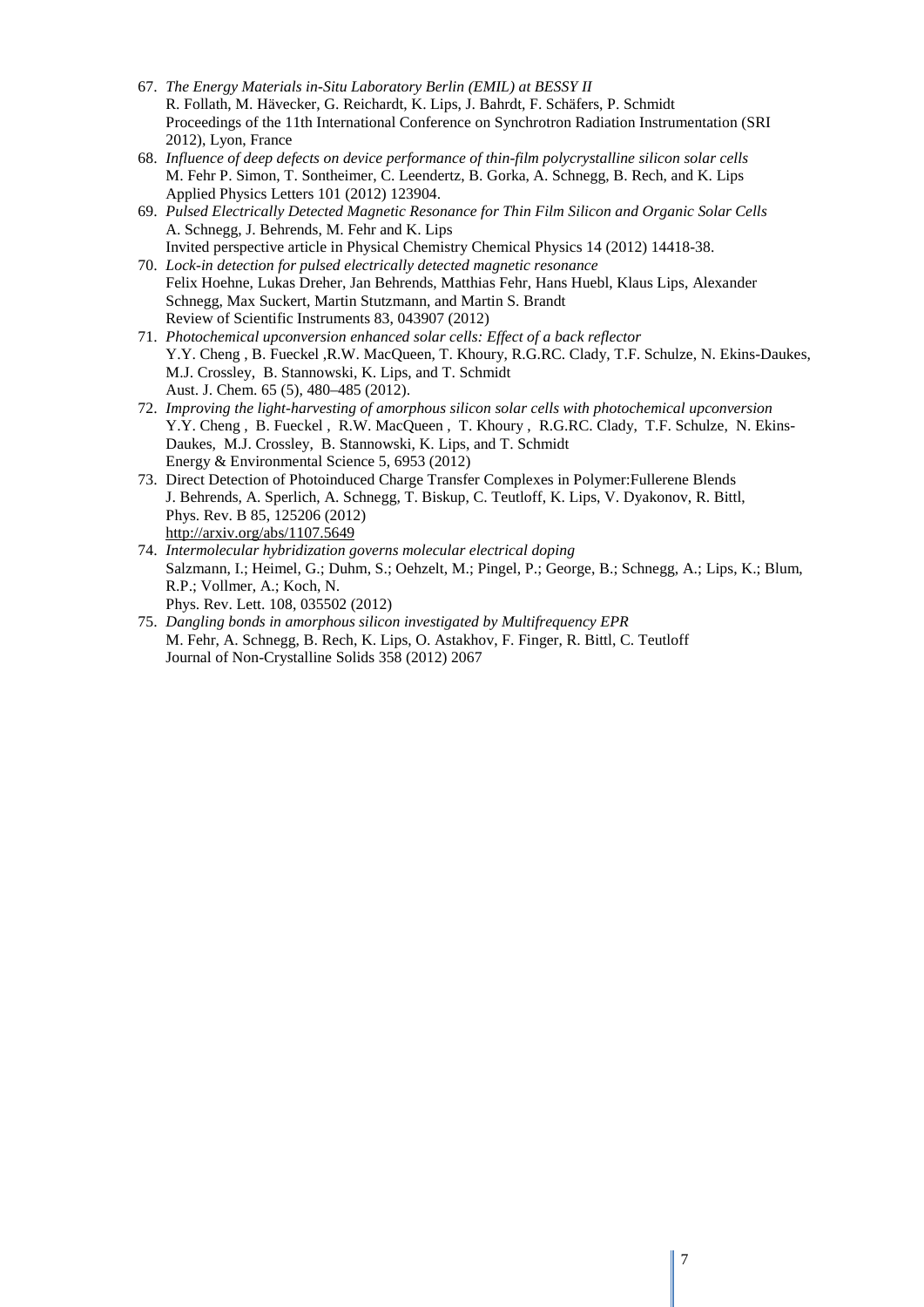- 76. *Dangling bonds in a-Si:H revisited: A combined Multifrequency EPR and DFT Study* M. Fehr, A. Schnegg, B. Rech, K. Lips, O. Astakhov, F. Finger, G. Pfanner, C. Freysoldt, J. Neugebauer, R. Bittl, C. Teutloff Phys. Rev. B 84, 245203 (2011)
- 77. *Electrical detection of electron-spin-echo envelope modulations in thin-film silicon solar cells.* M. Fehr, J. Behrends, S. Haas, B. Rech, K. Lips, A. Schnegg, Physical Review B 84, 193202 (2011)
- 78. *A new concept of photochemical upconversion for thin-film silicon solar cells* B. Fückel, Y.Y. Cheng, R. W. MacQueen, M. J. Y. Tayebjee, R.G.C.R. Clady, K. Nauta, M.J. Crossley, T.W. Schmidt1, C. Johnson, G.J. Conibeer, M.A. Green, K. Lips, B. Stannowski, S. Kirner, T. Hänel, R. Schlatmann, B. Rech, N.J. Ekins-Daukes Twenty sixth European Photovoltaic Solar Energy Conference: proceedings of the international conference held in Hamburg, Germany, 5–9 September 2011. München: WIP Renewable Energies, 2011. p. 101-104
- 79. *Electron Spin Resonance (ESR) in hydrogenated amorphous silicon (a-Si:H)* K. Lips, M. Fehr, J. Behrends bookarticle in Advanced Characterization Techniques for Thin Film Solar Cells, Wiley-VCH (2011) 231-274
- 80. *Spinblockade in Plastiksolarzellen* J. Behrends, A. Schnegg, K. Lips Spektrum der Wissenschaften 8 (2011) 16-20
- 81. *Hard x-ray photoelectron spectroscopy study of the buried Si/ZnO thin-film solar cell interface: Direct evidence for the formation of Si-O at the expense of Zn-O bonds* M. Wimmer, M. Bär, D. Gerlach, R. G. Wilks, S. Scherf, C. Lupulescu, F. Ruske, R. Félix, J. Hüpkes, G. Gavrila, M. Gorgoi, K. Lips, W. Eberhardt, B. Rech Appl. Phys. Lett. 99 (2011) 152104

- 82. *Electron spin resonance in laser-crystallized polycrystalline silicon-germanium thin films* M. Weizman, L. –P. Scheller, N.H. Nickel. K. Lips, B. Yan Physica Status Solidi A – Applications and Material Science 207 (2010) 570-573
- 83. *Bipolaron formation in organic solar cells observed by pulsed electrically detected magnetic resonance* J. Behrends, A. Schnegg, K. Lips, E.A. Thomsen, A.K. Pandey, D.W. Samuel, D.J. Kneeble Phys. Rev. Lett. 105, 176601 (2010)
- 84. *Impact of solid-phase crystallization of amorphous silicon on the chemical structure of the buried Si/ZnO thin film solar cell interface* Bär, M.; Wimmer, M.; Wilks, R. G.; Roczen, M.; Gerlach, D.; Ruske, F.; Lips, K.; Rech, B.; Weinhardt, L.; Blum, M.; Pookpanratana, S.; Krause, S.; Zhang, Y.; Heske, C.; Yang, W.; Denlinger, J. D. Appl. Phys. Lett. 97 (2010) 072105
- 85. *Silizium Photovoltaik–Energie der Zukunft* K. Lips, B. Rech Praxis der Naturwissenschaften–Chemie in der Schule 59 (2010), 10-14
- 86. *GIXRF-NEXAFS investigations on buried ZnO/Si interfaces: A first insight in changes of chemical states due to annealing of the specimen* M. Pagels, F. Reinhardt, B. Pollakowski, M. Roczen, C. Becker, K. Lips, B. Rech, B. Kanngießer, B. Beckhoff Nuclear Inst. and Methods Research Section B: Beam Interaction with Materials and Atoms 268 (2010) 370-373
- 87. *Hydrogen distribution in the vicinity of dangling bonds in hydrogenated amorphous silicon (a-Si:H)* M. Fehr, A. Schnegg, B. Rech, K. Lips, F. Finger, O. Astakhov, C. Teutloff, R. Bittl physica status solidi a-Applications and Metrials Sciencs 207 (2010) 552-555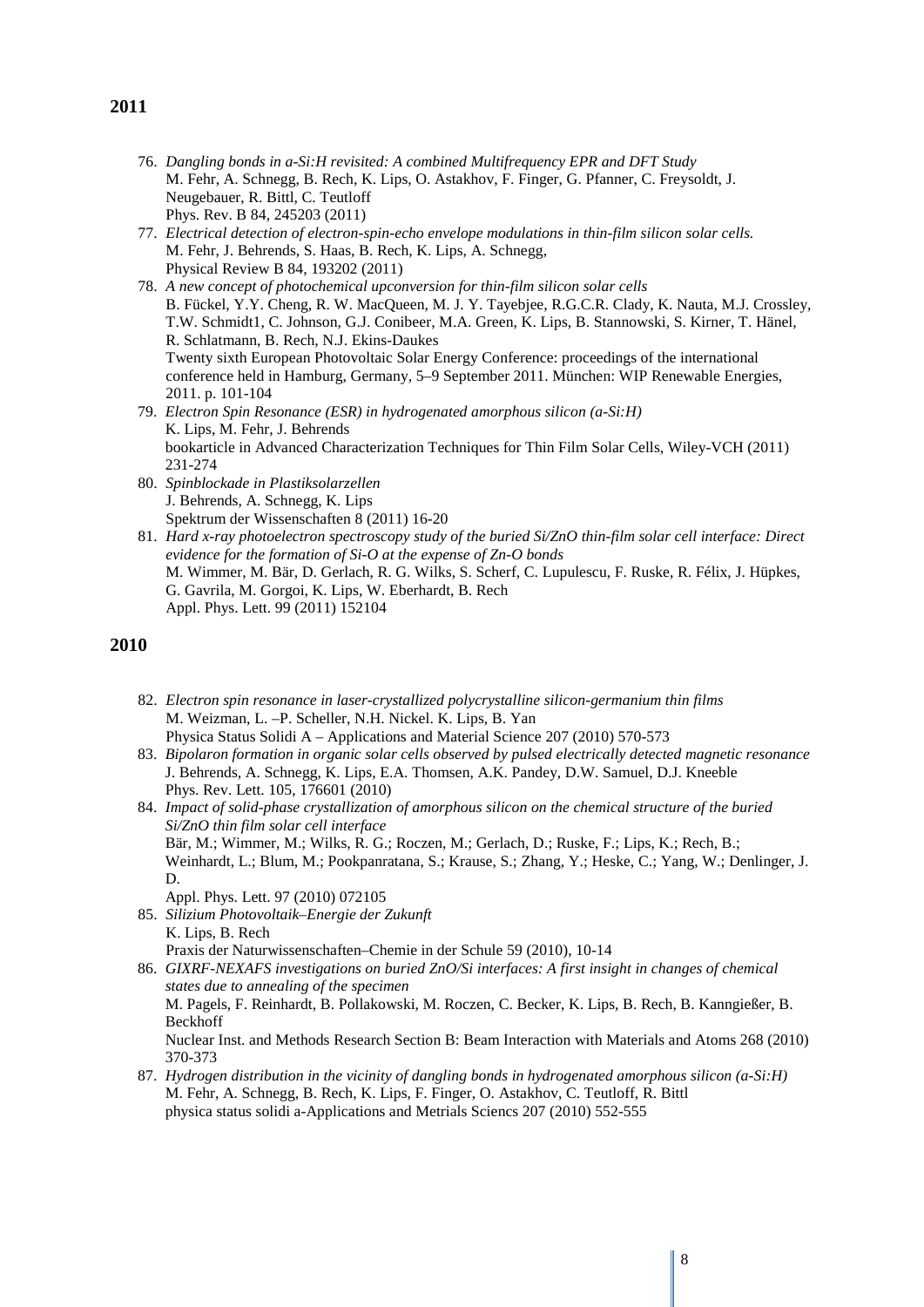- 88. *Spin-Depenedent Processes in ZnPc Single layers* S. Schaefer, S. Saremi, J. Behrends, K. Fostiropoulos, K. Lips, W. Harneit physica status solidi B-Basic Solid State Physics 246 (2009) 2844
- 89. *Electronic Density of States in Polycrystalline Silicon* K. v. Maydell, K. Lips, N.H. Nickel Proc. EPVSEC 2009, Hamburg, Germany
- 90. *Electrical detection of electron spin resonance in microcrystalline silicon pin solar cells* J. Behrends, A. Schnegg, M. Fehr, A. Lambertz, S. Haas, F. Finger, B. Rech, K. Lips Philosophical Magazine Vol. 89, (2009) 2655–2676
- 91. *Frequency domain Fourier transform THz-EPR on single molecule magnets using coherent synchrotron radiation* A. Schnegg, J. Behrends, K. Lips, R. Bittl, K. Holldack
- Phys. Chem. Chem. Phys. 11 (2009) 6820–6825 92. *EPR study of the illumination effect on properties of paramagnetic centers in nitrogen-doped TiO2 active in visible light photocatalysis*  E.A. Konstantinova, A.I. Kokorin, K. Lips, S. Sakthivel, H. Kisch Applied Magnetic Resonance 35 (2009) 421–427
- 93. *Observation of precursor pair formation of recombining charge carriers* J. Behrends, K. Lips, C. Boehme Phys. Rev. B 80 (2009) 045207
- 94. *Planar Rear Emitter Back Contacted Silicon Heterojunction Solar Cell* R. Stangl, M. Bivour, J. Haschke, M. Schmidt, K. Lips, B. Rech Solar Energy Materials & Solar Cells 93 (2009) 1900–1903
- 95. *Experimental discrimination of geminate and non-geminate recombination in a-Si:H* T. W. Herring, S.-Y. Lee, D. R. McCamey, P. C. Taylor, K. Lips, J. Hu, F. Zhu, A. Madan, and C. Boehme Phys. Rev. B 79 (2009) 195205
- 96. *Influence of disorder on electrically and optically detected electron spin nutation* C. Michel, A. Gliesche, S. D. Baranovskii, K. Lips, F. Gebhard, and C. Boehme Physical Review B 79 (5), (2009) 052201

- 97. *[Electrical detection of coherent spin pair oscillations in ZnPc devices](http://www3.interscience.wiley.com/journal/121389841/abstract?CRETRY=1&SRETRY=0)* S. Schaefer, S. Saremi, K. Fostiropoulos, J. Behrends, K. Lips, W. Harneit phys. stat. sol. (b) 245 (2008) 2120 – 2123
- 98. *New rear contacted amorphous/crystalline silicon heterojunction solar cells* J. Haschke, R. Stangl, M. Bivour, E. Conrad, L. Korte, M. Schmidt, K. Lips, B. Rech Twenty third European Photovoltaic Solar Energy Conference: proceedings of the international conference held in Valencia, Spain, 1–5 September 2008. München: WIP Renewable Energies, 2008.– ISBN 3-936338-24-8, p. 1652-1656
- 99. *Ultra long spin coherence time for Fe3+ in ZnO: A new spin qubit* J. Tribollet, J. Behrends, K. Lips Euro Physics Letters 84 (2008) 20009
- 100.*Polycrystalline silicon thin-film solar cells on ZnO:Al coated glass* C. Becker, P. Dogan, B. Gorka, F. Ruske, T. Hänel, J. Behrends, F. Fenske, K. Lips, S. Gall, B. Rech proceedings of the Materials Research Society (2008) 1066-A06-01
- 101.*Thin film engineering for N@C60 quantum computers spin detection and device patterning approaches* S. Schaefer, K. Huebener, W. Harneit, C. Boehme, K. Fostiropoulos, H. Angermann, J. Rappich, J. Behrends, K. Lips Solid State Sciences 10 (2008) 1314 – 1321 Errata Solid State Sciences 11 (2008) 948
- 102.*Effect of exchange coupling on coherently controlled spin-dependent transition rates* A. Gliesche, C. Michel, V. Rajevac, K. Lips, S.D. Baranovskii, F. Gebhard, C. Boehme Phys. Rev. B 77 (2008) 245206 arXiv: cond-mat.mtrl-sci 8 Jan 2008/0801.1304v2
- 103.*Planar Rear Emitter Back Contacted amorphous/crystalline Silicon Heterojunction Solar Cell* R. Stangl, J. Haschke, M. Bivour, M. Schmidt, K. Lips, B. Rech Proceedings IEEE-Photovoltaic Specialists Conference (PVSEC), San Diego, CA, USA, 11-16.5.2008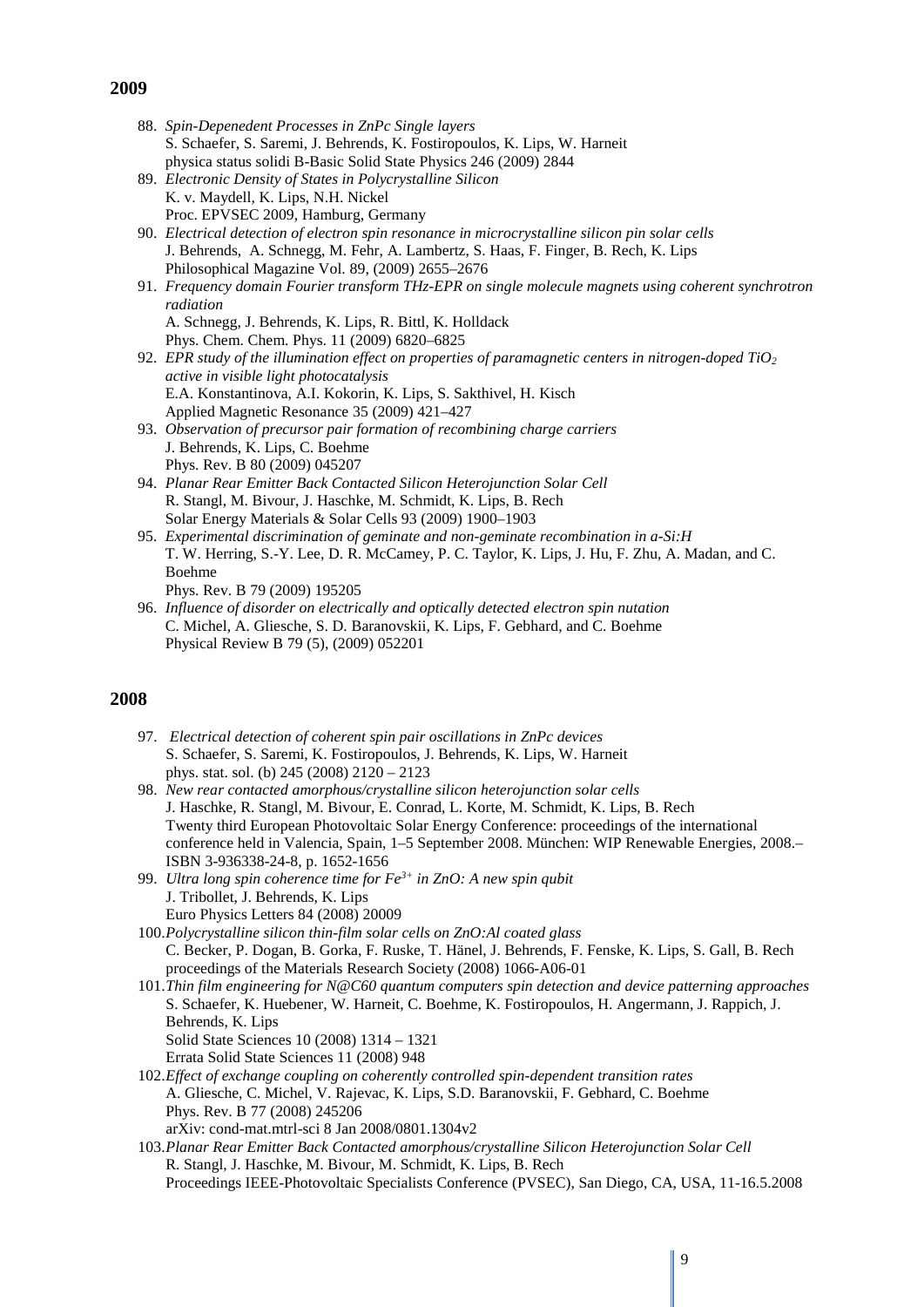- 104.*Recombination and transport in microcrystalline pin solar cells studied with pulsed electrically detected magnetic resonance* J. Behrends, A. Schnegg, C. Boehme, S. Haas, H. Stiebig, F. Finger, B. Rech, K. Lips Journal of Non-Crystalline Solids 354 (2008) 2411-2415
- 105.*ESR investigations on hydrogen-induced hyperfine splitting features in ZnO* M.A. Gluba, F. Friedrich, K. Lips, N.H. Nickel Superlattices and Microstructures 43, (2008) 24-27
- 106.*New rear contacted armophous/crystalline silicon heterojunction solar cells* J. Haschke, R. Stangl, M. Bivour, E. Conrad, L. Korte, M. Schmidt, K. Lips, B. Rech proceedings of 23rd European Photovoltaic Solar Energy Conference (EPVSEC), Valencia, Spain, 1.9.- 5.9.2008
- *107.Polycrystalline silicon thin-film solar cells on ZnO:Al coated glass* C. Becker, P. Dogan, B. Gorka, F. Ruske, T. Hänel, J. Behrends, F. Fenske, K. Lips, S. Gall, B. Rech proceedings of the Materials Research Society (2008) 1066-A06-01
- *108.Planar Rear Emitter Back Contacted amorphous/crystalline Silicon Heterojunction Solar Cell* R. Stangl, J. Haschke, M. Bivour, M. Schmidt, K. Lips, B. Rech Proceedings IEEE-Photovoltaic Specialists Conference (PVSEC), San Diego, CA, USA, 11-16.5.2008
- *109.Recombination and transport in microcrystalline pin solar cells studied with pulsed electrically detected magnetic resonance*
	- J. Behrends, A. Schnegg, C. Boehme, S. Haas, H. Stiebig, F. Finger, B. Rech, K. Lips Journal of Non-Crystalline Solids 354 (2008) 2411-2415
- *110.ESR investigations on hydrogen-induced hyperfine splitting features in ZnO* M.A. Gluba, F. Friedrich, K. Lips, N.H. Nickel Superlattices and Microstructures 43, (2008) 24-27

- *111.AFORS-HET 3.0: Development of a two-dimensional simulation mode* T. Geipel, M. Kriegel, R. Stangl, K. Lips Proceedings of NUMOS (International Workshop on Numerical Modelling of Thin Film Solar Cells), Gent, 28-30 March 2007, p. 183-184
- *112.Carbon-Doped Titanium Dioxide: Visible Light Photocatalysis and EPR Investigation* E. A. Konstantinova, A. I. Kokorin, S. Sakthivel, H. Kisch, K. Lips Chimia 61 (2007) 810-814
- *113.Room Temperature Electrical Detection of Spin Coherence in C60* W. Harneit, C. Boehme, S. Schaefer, K. Huebener, K. Fostiropoulos, K. Lips Physical Review Letters 98, (2007) 216601
- *114. RECASH a novel high efficiency buried grid rear contact amorphous/crystalline Silicon heterojunction solar cell concept*
	- Stangl, R.; Bivour, M.; Conrad, E.; Didschuns, I.; Korte, L.; Lips, K.; Schmidt, M.
- Proceedings, 22nd European Photovoltaic Solar Energy Conference, Milan, Italy, 3-7 September 2007 *115.AFORS-HET 3.0: first approach to a two-dimensional simulation of solar cells*
- Stangl, R.; Geipel, T.; Dubiel, M.; Kriegel, M.; El-Shater, Th.; Lips, K. Proceedings, 22nd European Photovoltaic Solar Energy Conference, Milan, Italy, 3-7 September 2007 *116.Coherent defect spectroscopy with pulsed optically and electrically detected magnetic resonance*
- C. Boehme, K. Lips Journal of Material Science: Materials in Electronics 18 (2007) 285 -291

- *117.Electrical detection of coherent 31P spin quantum states* A. R. Stegner, C. Boehme, H. Huebl, M. Stutzmann, K. Lips and M.S. Brandt Nature Physics 2, (2006) 835–838 arXiv: quant-ph/0607178
- *118.Transport and recombination through weakly coupled localized spin pairs in semiconductors during coherent spin excitation* V. Rajevac, C. Boehme, C. Michel, A. Gliesche, K. Lips, S.D. Baranovskii, and P. Thomas Phys. Rev. B 74 (2006) 245206 arXiv: cond-mat/0607627
- *119.Investigation of hopping transport in n-a-Si:H/c-Si solar cells with pulsed electrically detected magnetic resonance*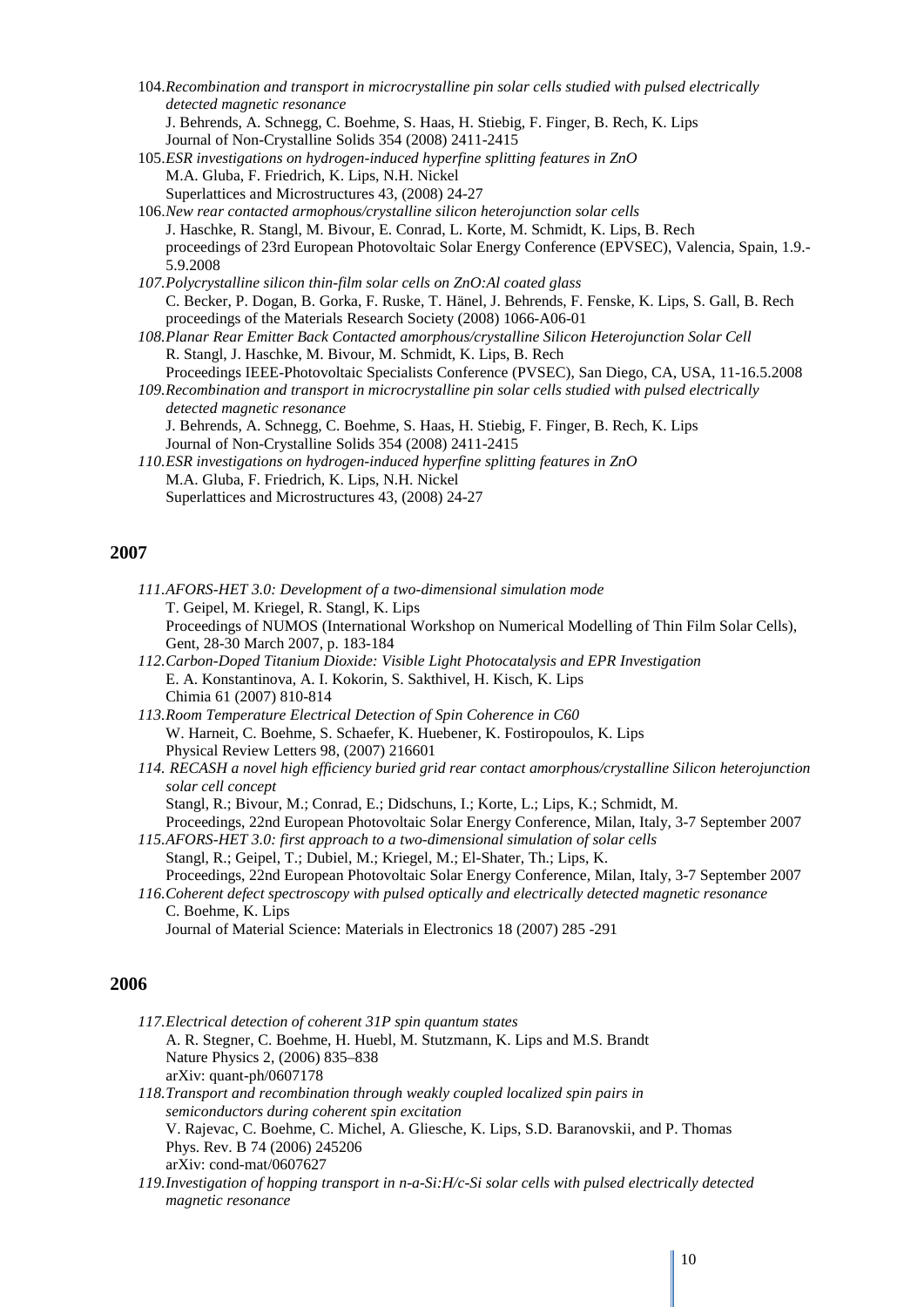C. Boehme, J. Behrends, K. v. Maydell, M. Schmidt and K. Lips Journal of Non-Crystalline Solids 352 (2006) 1113-1116 *120.The investigation of charge carrier recombination and hopping transport with pulsed electrically detected magnetic resonance techniques* C. Boehme, K. Lips book article in "Charge transport in disordered solids with applications in electronics" John Wiley & Sons, edited by Sergei Baranovski (2006) 179-219 *121.Structural defects in crystalline silicon epitaxially grown at temperatures below 600°C* K. Petter, B. Rau, I. Sieber, D. Eyidi, M. Stöger-Pollach, S. Gall, K. Lips, W. Fuhs, Hahn-Meitner Institut Berlin–Annual Report 2005–Selected Results, (2006) 70-71 *122.The ultra sensitive electrical detection of spin Rabi oscillation at paramagnetic defects* C. Boehme, K. Lips Physica B 376-377 (2006) 930-935 arXiv: quant-ph: 0509120 *123.Line defects in epitaxial silicon films grown at 560° C* K. Petter; D. Eyidi, Stöger-Pollach, I. Sieber, P. Schubert-Bischoff, B. Rau, A.T. Tham, P. Schattschneider, S. Gall, K. Lips, W. Fuhs Physica B 376-377 (2006) 117-121 *124.Extended defects in Si films epitaxially grown using low-temperature ECRCVD* B. Rau, K. Petter, I. Sieber, M. Stöger-Pollach, P. Schattschneider, S. Gall, K. Lips, W. Fuhs Journal of Crystal Growth 287 (2006) 433-437 *125. Large-grained polycrystalline silicon on glass for thin-film solar cells*

S. Gall, J. Schneider, J. Klein, K. Hübener, M. Muske, B. Rau, E. Conrad, I. Sieber, K. Petter, K. Lips, M. Stöger-Pollach, P. Schattschneider, W. Fuhs Thin Solid Films 511-512 (2006) 7-14

### **2005**

*126.Low-temperature epitaxy for thin-film silicon solar cells by ECRCVD–structural and electronic properties*

B. Rau, K. Petter, S. Brehme, I. Sieber, M. Stöger-Pollach, P. Schattschneider, K. Lips, S. Gall, W. Fuhs

proceedings of the 31st IEEE Photovoltaics Specialists Conference Orlando, Florida, USA 2005, pp. 1123-1126

*127.An Electron Paramagnetic Resonance and Photoelectron Spectroscopy Study on the Native Oxidation of CuGaSe2*

R. Würz, A. Meeder, D. Fuertes Marrón, Th. Schedel-Niedrig, K. Lips

- Thin-Film Compound Semiconductor Photovoltaics, MRS Proceedings Volume 865 (2005) F5.36 *128.A pulsed EDMR study of charge trapping at Pb centers*
- C. Boehme, F. Friedrich, K. Lips Semiconductor Defect Engineering—Materials, Synthetic Structures and Devices, MRS Proceedings Volume 864 (2005) E11.3 *129.Recombination at silicon dangling bonds*
- C. Boehme, F. Friedrich, T. Ehara, K. Lips Thin Solid Films 487 (2005) 132-136
- *130. Structural defects and photoluminescence of epitaxial Si films grown at low temperatures* K. Petter, I. Sieber, B. Rau, S. Brehme, K. Lips and W. Fuhs Thin Solid Films 487 (2005) 137-141
- *131.Triplet recombination at Pb centers and its implications for capture cross sections* F. Friedrich, C. Boehme, K. Lips
	- J. Appl. Phys. 97 (2005) 1
- 132.*The impact of the electron spin on charge carrier recombination – the example of amorphous silicon* K. Lips, C. Boehme, T. Ehara
	- Journal of Optoelectronics and Advanced Materials Vol. 7, No. 1 (2005)
- 133.*Triplet recombination at Pb centers and its implications for capture cross sections* F. Friedrich, C. Boehme, K. Lips
	- J. Appl. Phys. **97** (2005) 056101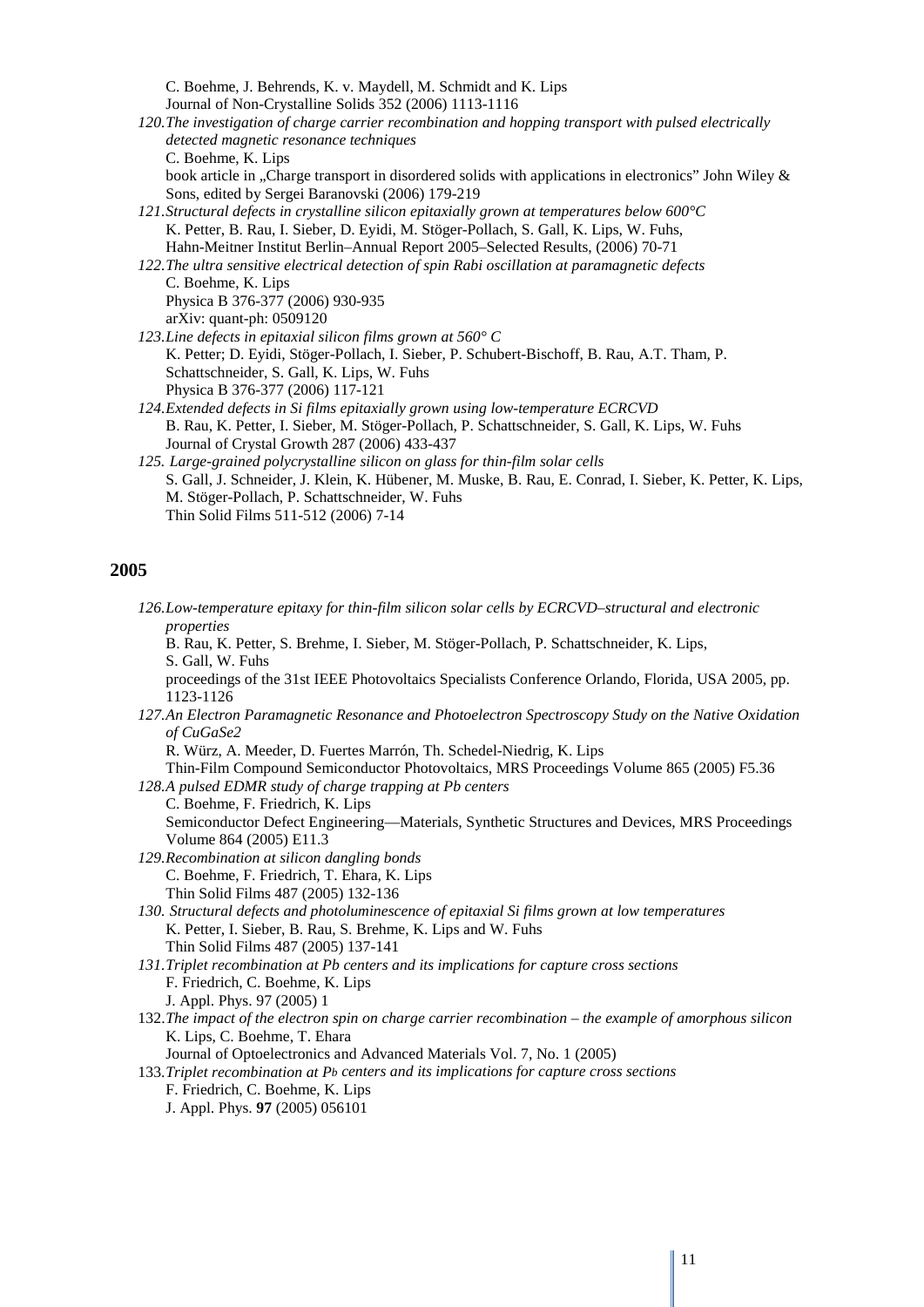|      | 134. Native oxidation of CuGaSe2 crystals and thin films studied by Electron paramagnetic resonance                   |
|------|-----------------------------------------------------------------------------------------------------------------------|
|      | (EPR) and photoelectron spectroscopy (PES)                                                                            |
|      | R. Würz, A. Meeder, D. Fuertes Marrón, Th. Schedel-Niedrig, A. Knop-Gericke, K. Lips<br>Phys. Rev. B 70 (2004) 205321 |
|      | 135. Numerical analysis of the spin-dependent dark current in                                                         |
|      | microcrystalline silicon solar cells                                                                                  |
|      | T. Brammer, H. Stiebig, K. Lips                                                                                       |
|      | Applied Physics Letters 85 (2004) 1625-1626                                                                           |
|      | 136. Simulation of the spin-dependent dark current in microcrystalline silicon solar cells                            |
|      | T. Brammer, H. Stiebig, K. Lips                                                                                       |
|      | Proceedings of the 19th European Photovoltaic Solar Energy Conference, Paris, France, 7-11.6.2004                     |
|      | 137. Electronic properties of low-Temperature epitaxial Si Grown by ECR-CVD                                           |
|      | S. Brehme, U. Knipper, K. Petter, I. Sieber, B. Rau, K. Lips, W. Fuhs                                                 |
|      | Proceedings of the 19th European Photovoltaic Solar Energy Conference, Paris, France, 7-11.6.2004                     |
|      | 138. High power polymer dye laser with improved stability                                                             |
|      | I. G. Kytina, V. G. Kytin, K. Lips                                                                                    |
|      | Applied Physics Letters 84 (2004) 4902-4904                                                                           |
|      | 139. Investigation of electronic transitions in semiconductors with pulsed electrically detected magnetic             |
|      | resonance                                                                                                             |
|      | C. Boehme, K. Lips                                                                                                    |
|      | Appl. Magnetic Resonance 27 (2004) 109-122                                                                            |
|      | 140.N@C60 and P@C60 as Quantum Bits                                                                                   |
|      | C. Meyer, W. Harneit, B. Naydenov, K. Lips, A. Weidinger                                                              |
|      | Appl. Magnetic Resonance 27 (2004) 123-132                                                                            |
|      | 141. Recombination in µc-Si: H pin solar cells                                                                        |
|      | K. Lips, C. Boehme, W. Fuhs                                                                                           |
|      | J. Non-Cryst. Sol. 338-240 (2004) 702-705                                                                             |
|      | 142. The nature of dangling bond recombination in µc-Si:H                                                             |
|      | C. Boehme, K. Lips                                                                                                    |
|      | J. Non-Cryst. Sol. 338-240 (2004) 434-439                                                                             |
|      | 143.An Electron-Spin-Resonance study on laser crystallized polycrystalline silicon                                    |
|      | K. Brendel, N. H. Nickel, K. Lips, W. Fuhs                                                                            |
|      | J. Non-Cryst. Sol. 338-240 (2004) 262-265                                                                             |
|      | 144.A pulsed EDMR study of hydrogenated microcrystalline silicon at low temperatures<br>C. Boehme, K. Lips            |
|      | phys. stat. sol. (c) 1 (2004) 1255-1274                                                                               |
|      | 145. Defect characterization with coherent spin motion experiments                                                    |
|      | Proceedings of the 16th Workshop on Quantum Solar Energy Conversion-QUANTSOL 2004                                     |
|      | 146. Heterometallic fullerides of Fe and Cu groups with the composition                                               |
|      | K2 MC60 (M=Fe+2, Fe+3, Co+2, Ni+2, Cu+1, Cu+2, Ag+1)                                                                  |
|      | B.M. Bulychev, R.A. Lunin, A.V. Krechetov, V.A. Kulbachinskii, V.G. Kytin, K.V. Poholok, K. Lips,                     |
|      | J. Rappich                                                                                                            |
|      | Journal of Physics and Chemistry of Solids 65 (2004) 337-342                                                          |
|      |                                                                                                                       |
|      |                                                                                                                       |
| 2003 |                                                                                                                       |
|      |                                                                                                                       |

| 147. Materialforschung mit neuen analytischen Methoden                                              |
|-----------------------------------------------------------------------------------------------------|
| S. Rein, K. Lips, J. Schmidt                                                                        |
| Themenheft des Forschungsverbund Sonnenenergie "Photovoltaik–neue Horizonte" (2003) 60-65           |
| 148. Photovoltaik-Energie der Zukunft                                                               |
| K. Lips                                                                                             |
| BundesUmweltWettbewerb-Vom Wissen zum Handeln Nr. 12 (2003) 7-11                                    |
| 149. Electrical detection of spin coherence                                                         |
| C. Boehme, K. Lips                                                                                  |
| Physical Review Letters 91 (2003) 246603                                                            |
| 150. Theory of the time-domain measurement of spin-dependent recombination with pulsed electrically |
| detected magnetic resonance                                                                         |
| C. Boehme, K. Lips                                                                                  |
| Phys. Rev. B 68 (2003) 245105-1-245105-19                                                           |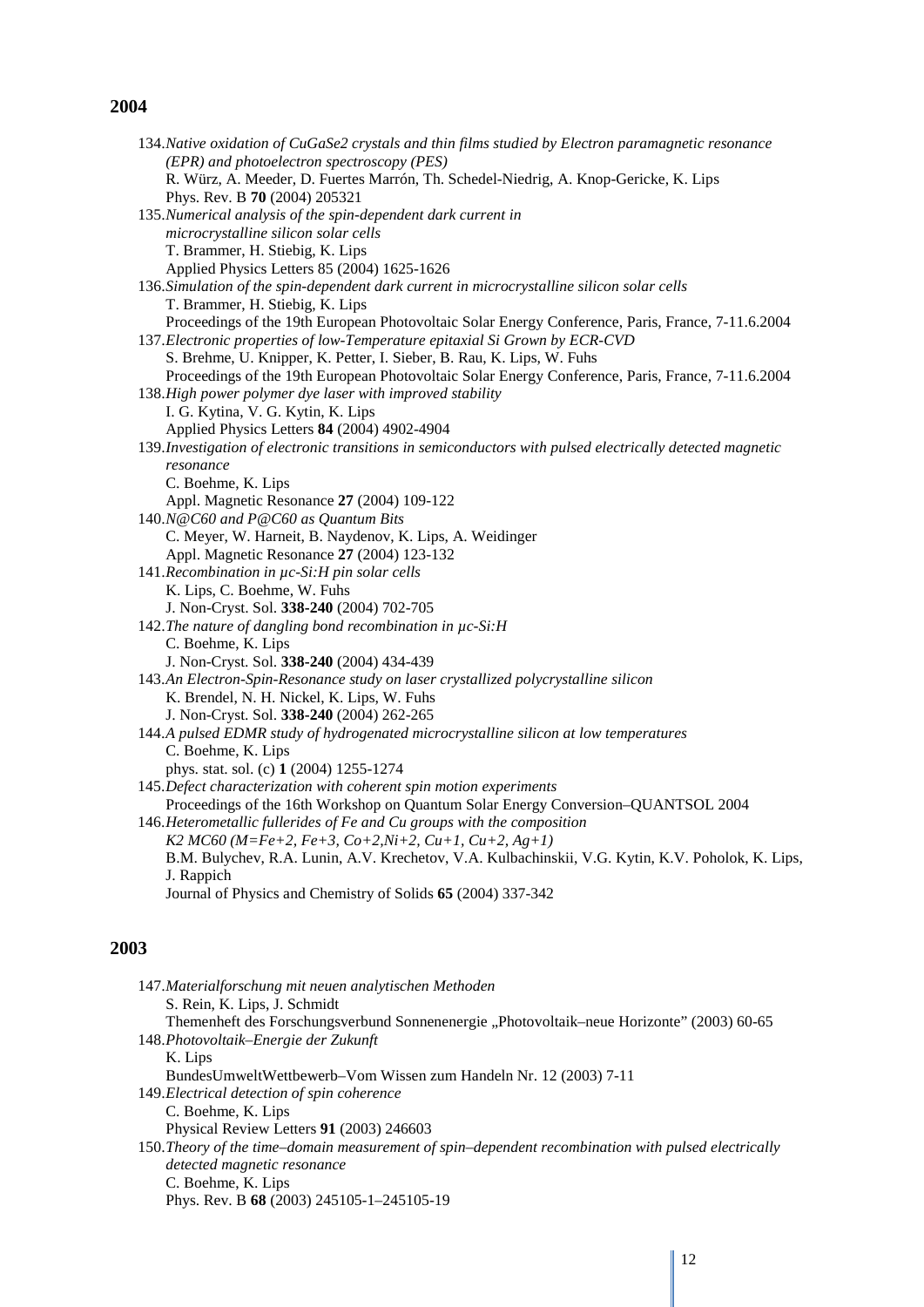- 151.*Electron-Spin-Resonance Investigation of Laser Crystallized Polycrystalline Silicon* Brendel, K., Nickel, N.H., Lips, K., Fuhs, W. Mat. Res. Proc. Symp. Vol. **762** (2003) A2.3.1
- 152.*Recombination in silicon thin-film solar cells: a study of electrically detected magnetic resonance* K. Lips, C. Boehme, W. Fuhs IEE Proceedings–Circuits, Devices and Systems–Amorphous and microcrystalline semiconductor devices Volume **150** (4) (2003) 309-315 153.*Recombination echoes in disordered silicon* K. Lips, C. Boehme
- Journal of Material Science: Materials in Electronics **14** (10-12) (2003) 635-639 154.*Defects and recombination in microcrystalline silicon* K. Lips, P. Kanschat, W. Fuhs Solar Energy Materials & Solar Cells **78** (2003) 513-541
- 155.*Photoluminscence of doped and undoped laser crystallized polycrystalline silicon* K. Brendel, N.H. Nickel, K. Lips, W. Fuhs Solid State Communications **125** (2003) 499-502

| 156. Experimental Steps Towards the Realisation of a Fullerene Quantum Computer<br>C. Meyer, W. Harneit, A. Weidinger, K. Lips |
|--------------------------------------------------------------------------------------------------------------------------------|
| Phys. Stat. Sol. (b) 233 (2002) 462                                                                                            |
| 157.Spin-dependent recombination-electronic readout mechanisms for solid state quantum computers                               |
| C. Boehme, K. Lips,                                                                                                            |
| Phys. Stat. Sol. (b) 233 (2002) 427                                                                                            |
| 158. Light-intensity and temperature dependence of trap-dang bond recombination in hydrogenated                                |
| microcrystalline silicon                                                                                                       |
| C. Boehme, K. Lips                                                                                                             |
| Mat. Res. Soc. Symp. Proc. Vol. 715 (2002) A16.2.1                                                                             |
| 159. Experimental Study on the Role of Hydrogen in the Breakdown of Low-Temperature Si Epitaxy                                 |
| J. Platen-Schwarzkopf, W. Bohne, W. Fuhs, K. Lips, J. Röhrich, B. Selle, I. Sieber                                             |
| Mat. Res. Soc. Symp. Proc. Vol. 686 (2002) A3.1.1                                                                              |
| 160. Alignment of the endohedral fullerenes N@C60 and N@C70 in a liquid-crystal matrix                                         |
| C. Meyer, W. Harneit, K. Lips, W. Weidinger, P. Jakes, K. Dinse                                                                |
| Phys. Rev. A 65, 061201 (2002)                                                                                                 |
| 161. Photoluminescence in laser-crystallized polycrystalline silicon                                                           |
| K. Brendel, N. Nickel, K. Lips, W. Fuhs                                                                                        |
| J. of Non-Cryst. Sol. 299-302 (2002) 658                                                                                       |
| 162. Time-domain measurements of spin-dependent recombination in microcrystalline silicon                                      |
| C. Boehme, P. Kanschat, K. Lips                                                                                                |
| J. of Non-Cryst. Sol. 299-302 (2002) 566                                                                                       |
| 163.An ESR study of bandtail states in phosphorus doped microcrystalline silicon                                               |
| K. Lips, P. Kanschat, S. Brehme, W. Fuhs                                                                                       |
| J. of Non-Cryst. Sol. 299-302 (2002) 350                                                                                       |
| 164. Band tail states and free electrons in phosphorus doped microcrystalline silicon studied by ESR                           |
| K. Lips, P. Kanschat, S. Brehme, W. Fuhs                                                                                       |
| Thin Solid Films 403-404 (2002) 47                                                                                             |
| 165. Time-domain measurements of spin-dependnet recombination – a novel defect spectroscopy                                    |
| C. Boehme, P. Kanschat, K. Lips                                                                                                |
| Nucl. Instr. Meth. B 186 (2002) 30                                                                                             |
| 166. Recombination currents in microcrystalline silicon solar cells studied by electrically detected magnetic                  |
| resonance                                                                                                                      |
| K. Lips, W. Fuhs, F. Finger                                                                                                    |
| Proceedings of the 29th IEEE Photovoltaic Specialists Conference, New Orleans, USA (2002) 1166-                                |
| 1169                                                                                                                           |
|                                                                                                                                |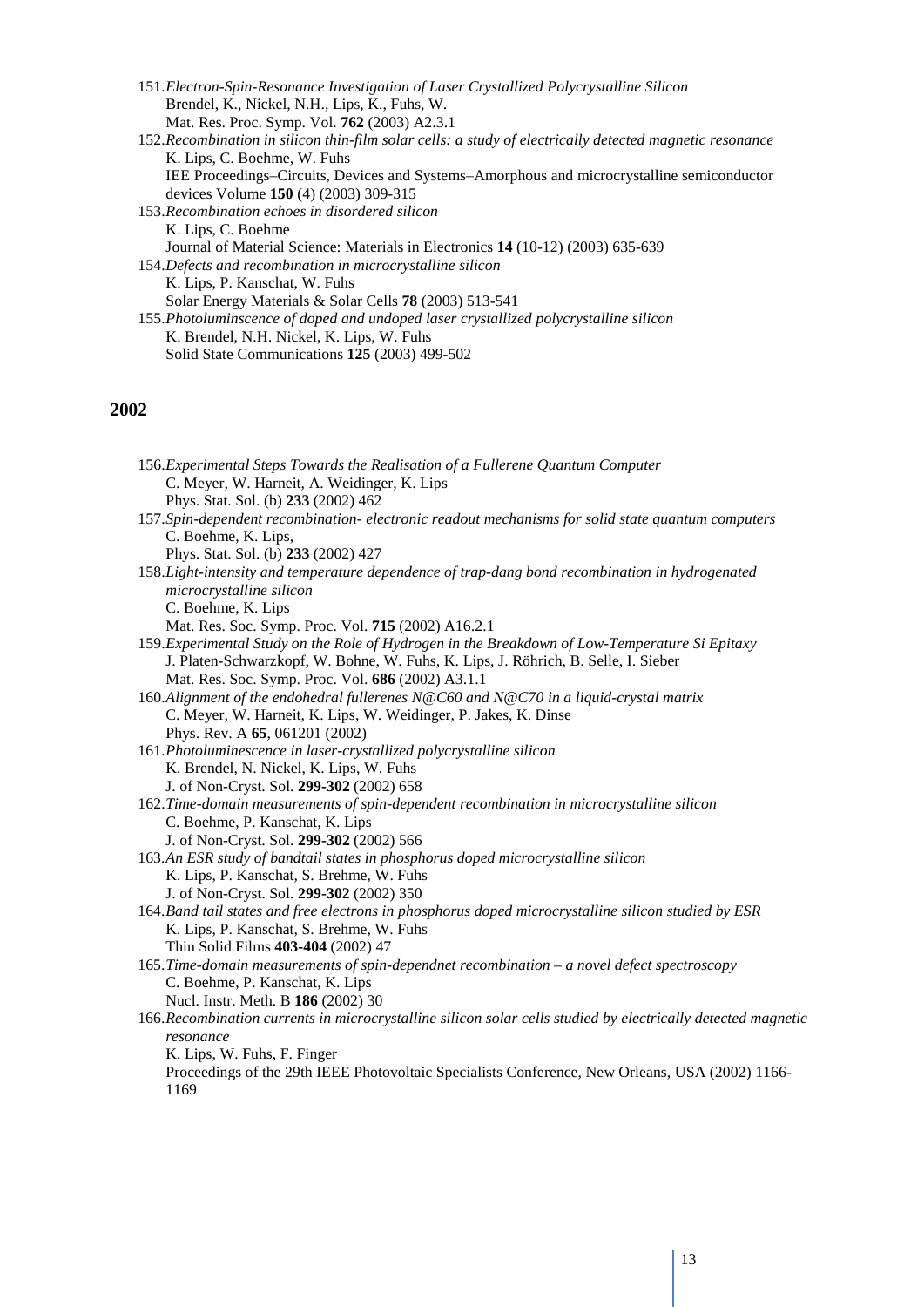| 167. The time domain of spin dependent recombination $-$ a new defect spectroscopy                      |  |
|---------------------------------------------------------------------------------------------------------|--|
| C. Boehme, K. Lips                                                                                      |  |
| Appl. Phys. Lett. 79 (2001) 4363                                                                        |  |
| 168. Quantum-Beat Recombination Echoes                                                                  |  |
| C. Boehme, P. Kanschat, K. Lips                                                                         |  |
| Euro Phys. Lett. 56 (2001), 716                                                                         |  |
| 169. Electron spin quantum computing with endohedral fullerenes                                         |  |
| W. Harneit, M. Waiblinger, K. Lips, C. Meyer, A. Weidinger, J. Twamley                                  |  |
| in Experimental Implementation of Quantum Computation (IQC'01) edited by Robert Clark, (Rinton          |  |
| Press, Princeton, 2001)                                                                                 |  |
| 170. Electron spin quantum computing with N@C60                                                         |  |
| C. Meyer, W. Harneit, M. Waiblinger, K. Lips, A. Weidinger                                              |  |
| AIP Conference Proceedings 591 (2001) 101                                                               |  |
| 171. Concept for Quantum Computing with N@C60                                                           |  |
| W. Harneit, M. Waiblinger, C. Meyer, K. Lips, A. Weidinger                                              |  |
| Fullerenes for the New Millennium, Vol. 11, edited by K. M. Kadish, P. V. Kamat, D. Guldi, (The         |  |
| Electrochemical Society, Pennington, 2001) 358                                                          |  |
| 172. Ultrafast carrier trapping in microcrystalline Si observed in optical pump -THz probe measurements |  |
| P. Uhd Jepsen, W. Schraier, I. H. Libon, U. Lemmer, N. E. Hecker, M. Birkholz, K. Lips, M. Schall       |  |
| Appl. Phys. Lett. 79 (2001) 1291                                                                        |  |
| 173. Barrier-Controlled Transport in Highly Doped Microcrystalline Silicon: Role of Interface States    |  |
| S. Brehme, P. Kanschat, T. Weis, K. Lips, W. Fuhs                                                       |  |
| Solid State Phenomena Vols. 80-81 (2001) 225-230                                                        |  |
| 174. Thermal Stability of the Endohedral Fullerenes N@C60, N@C70, P@C60                                 |  |
| M. Waiblinger, K. Lips, W. Harneit, A. Weidinger, E. Dietel, A. Hirsch                                  |  |
| Phys. Rev. B 64 (2001) 159901                                                                           |  |
| 175. Spin-Dependent Processes in Thin-Film Silicon Solar Cells                                          |  |
| K. Lips, R. Müller, P. Kanschat, F. Finger, W. Fuhs                                                     |  |
| Mat. Res. Soc. Symp. Proc. 609 (2001), A18.2.1                                                          |  |
| 176. Solar-Cell Suitable µc-Si Films Grown by ECR-CVD                                                   |  |
| M. Birkholz, E. Conrad, K. Lips, B. Selle, I. Sieber, W. Fuhs, S. Christiansen                          |  |
| Mat. Res. Soc. Symp. Proc. 609 (2001), A.5.5.1                                                          |  |
|                                                                                                         |  |

### **2000**

| 177. Magnetic Interaction in Diluted $N@C60$                                                              |
|-----------------------------------------------------------------------------------------------------------|
| M. Waiblinger, B. Goedde, K. Lips, W. Harneit, A. Weidinger, K.-P. Dinse in                               |
| Electronic Properties of Novel Materials–Molecular Nanostructures AIP Conference Proceedings 544          |
| (2000), 195                                                                                               |
| 178. Kristallines Silizium auf Glas: Herstellung und Materialeigenschaften                                |
| K. Lips, M. Birkholz, O. Nast, W. Fuhs                                                                    |
| Sonne – Die Energie des 21. Jahrhunderts, in Themen 2000 des FVS, ISSN 0939-7582 (2000) 109-115           |
| 179.N@C60 for Quantum Computing                                                                           |
| W. Harneit, M. Waiblinger, A. Weidinger, K. Lips                                                          |
| Electronic Properties of Novl Materials-Molecular Nanostructures, AIP Conference Proceedings 544          |
| (2000), 207                                                                                               |
| 180. Electron-paramagnetic resonance (EPR) and light-induced EPR investigations of CuGaSe2                |
| M. Birkholz, P. Kanschat, T. Weiss, K. Lips                                                               |
| Thin Solid Films 361-362 (2000) 243-247                                                                   |
| 181. Gas-phase deposited Thin-film Silicon emitters for solar cells: High quality Homoepitaxy at 325 °CK. |
| K. Lips, J. Platen, S. Christiansen, I. Sieber, L. Elstner, W. Fuhs,                                      |
| Proc. of the 28th IEEE Photovoltaic Specialists Conf., Anchorage, Alaska, USA (2000), 61                  |
| 182.Low-Temperature Epitaxial Growth of Crystalline Silicon for Thin-Film Solar Cells                     |
| K. Lips, J. Platen, L. Elstner, W. Fuhs                                                                   |
| Proc. of the 16th European Photovoltaic Solar Energy Conf., Glasgow, UK (2000), 466                       |
| 183. Identification of Transport and Recombination Paths in Homo- and Heterojunction Silicon Solar Cells  |
| by Electrically Detected Magnetic Resonance                                                               |
| R. Müller, P. Kanschat, S. von Aichberger, K. Lips, W. Fuhs                                               |
| J. of Non-Cryst. Solids 266-269 (2000), 1124                                                              |
|                                                                                                           |

I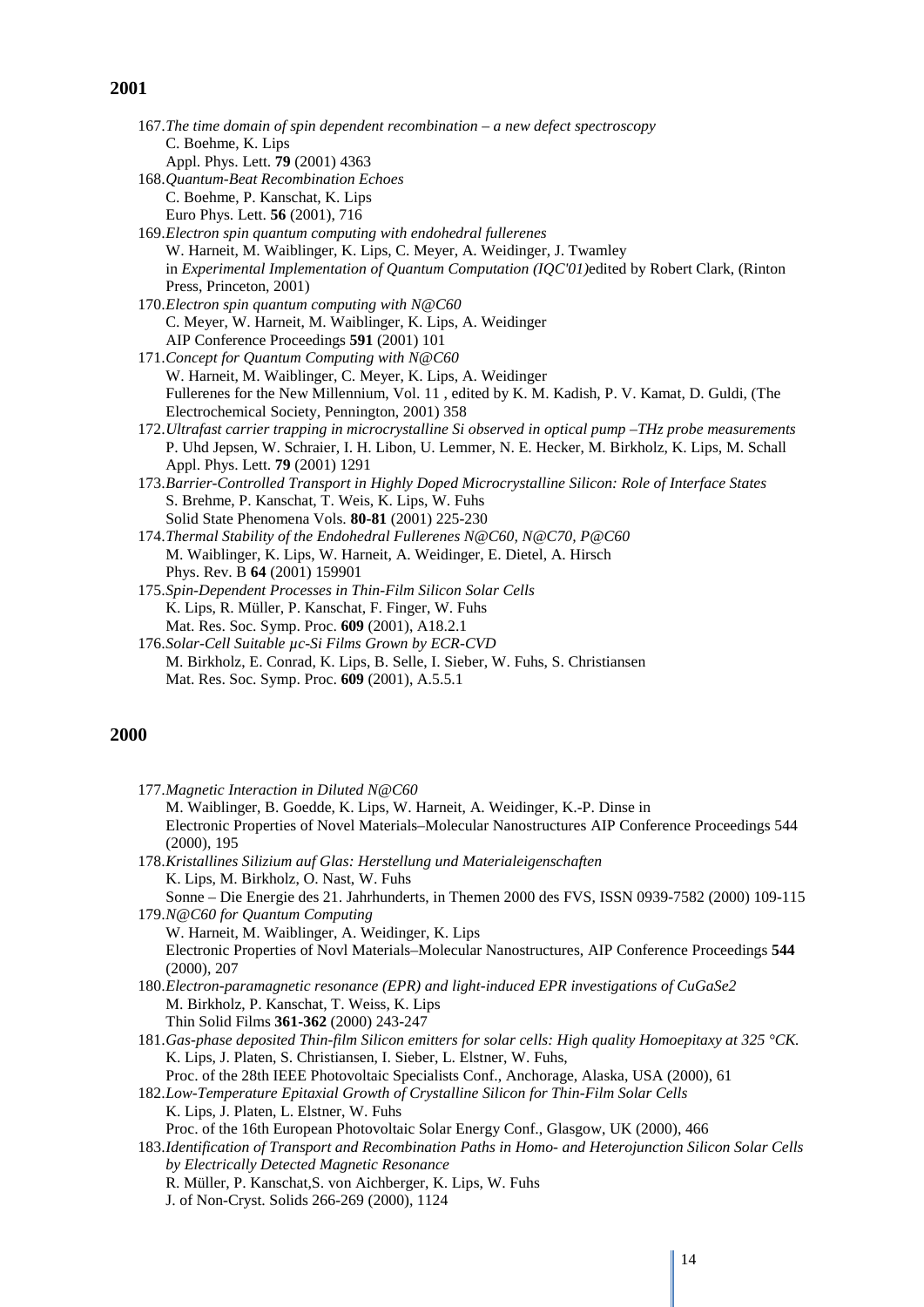| 184. Atomic Nitrogen Encapsulated in Fullerenes: Realization of a Chemical Faraday Cage                  |
|----------------------------------------------------------------------------------------------------------|
| K. Lips, M. Waiblinger, B. Pietzak, A. Weidinger                                                         |
| phys. stat. sol (a) 177 (2000), 81                                                                       |
| 185.Atomic Nitrogen Encapsulated in Fullerenes: Proof of an Ideal Chemical Faraday Cage                  |
| K. Lips, M. Waiblinger, B. Pietzak, A. Weidinger                                                         |
| Mol. Materials 13 (2000), 217                                                                            |
| 186. Defect and Tail States in Microcrystalline Silicon Investigated by Pulsed ESR                       |
| P. Kanschat, H. Mell, K. Lips, W. Fuhs                                                                   |
| Mat. Res. Soc. Symp. Proc. 609 (2000), A27.3.1-6                                                         |
| 187. Identification of Nonradiative Recombination Paths in Microcrystalline Si                           |
| P. Kanschat, K. Lips, W. Fuhs                                                                            |
| J. of Non.-Cryst. Sol. 266-269 (2000), 524                                                               |
| 188. Bandtails and Defects in Microcrystalline Silicon ( $\mu$ c-Si:H)                                   |
| W. Fuhs, P. Kanschat, K. Lips                                                                            |
| J. of Vac. Sci. Technol. B 18(3) (2000), 1792                                                            |
| 189. Electronic Properties of Highly P and B Doped Thin Si Layers Grown by ECR-CVD                       |
| S. Brehme, P. Kanschat, K. Lips, I. Sieber, W. Fuhs                                                      |
| Materials Science and Engineering B 69-70 (2000), 232                                                    |
| 190. Evolution of Structure in Thin Microcrystalline Silicon Films Grown by Electron-Cyclotron Resonance |
| <b>Chemical Vapour Deposition</b>                                                                        |
| M. Birkholz, B. Selle, E. Conrad, K. Lips, W. Fuhs                                                       |
| J. Appl. Phys. 88 (7) (2000), 4376                                                                       |

### **1998**

|        | 198. Study of N@C60 and P@C60                                                                                                                                                                                                                                                                                                                                                         |
|--------|---------------------------------------------------------------------------------------------------------------------------------------------------------------------------------------------------------------------------------------------------------------------------------------------------------------------------------------------------------------------------------------|
|        | A. Weidinger, B. Pietzak, M. Waiblinger, K. Lips, B. Nuber, A. Hirsch                                                                                                                                                                                                                                                                                                                 |
|        | Molecular Nanostructures, Eds. H. Kuzmany, J. Fink, M. Mehring, R. Roth, AIP Conf. Proc., 442                                                                                                                                                                                                                                                                                         |
|        | (1998), 363                                                                                                                                                                                                                                                                                                                                                                           |
| 100.77 | $\overline{1}$ $\overline{0}$ , $\overline{1}$ $\overline{1}$ $\overline{1}$ $\overline{1}$ $\overline{1}$ $\overline{1}$ $\overline{1}$ $\overline{1}$ $\overline{1}$ $\overline{1}$ $\overline{1}$ $\overline{1}$ $\overline{1}$ $\overline{1}$ $\overline{1}$ $\overline{1}$ $\overline{1}$ $\overline{1}$ $\overline{1}$ $\overline{1}$ $\overline{1}$ $\overline{1}$ $\overline$ |

199.*Thermal Stability of N@C60* M. Waiblinger, B. Pietzak, K. Lips, A. Weidinger

I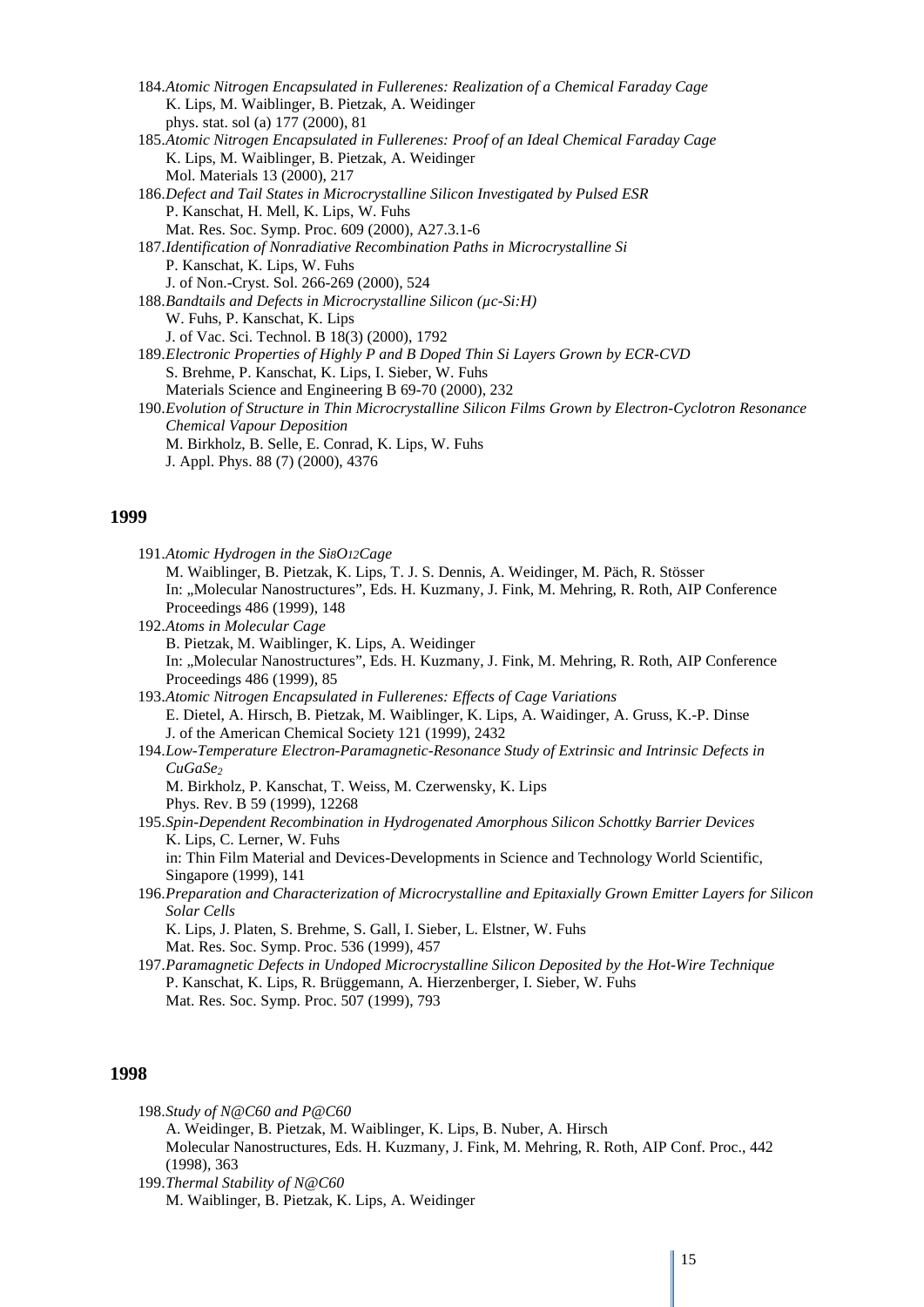Molecular Nanostructures, Eds. H. Kuzmany, J. Fink, M. Mehring, R. Roth, AIP Conf. Proc., 442 (1998), 388

200.*ESR and Transport in Microcrystalline Silicon* K. Lips, P. Kanschat, C. Will, C. Lerner,W. Fuhs J. of Non-Cryst. Solids 227-230 (1998), 1021 201.*[Spin-Dependent Processes in a-Si:H Schottky Barrier Diodes](http://www.sciencedirect.com/science?_ob=ArticleURL&_udi=B6TXM-3V6XFHW-7N&_user=104225&_coverDate=05/31/1998&_rdoc=106&_fmt=summary&_orig=browse&_srch=#toc#5594#1998#997699999.7997#33592%21&_cdi=5594&_sort=d&_docanchor=&_acct=C000007498&_version=1&_urlVersion=0&_userid=104225&md5=9b1079215afac07ee714c8261f1c4634)* C. Lerner, K. Lips, W. Fuhs J. of Non-Cryst. Solid 227-230 (1998), 1177 202.*Simulation of Deep Defect Filling in n-type Schottky Barrier Structures* R. Brüggemann, H. Cordes, K. Lips J. of Non Cryst. Solid 227-230 (1998), 1173

### **1997**

203.*Transport and Recombination Channels in Undoped Microcrystalline Silicon Studied by ESR and EDMR* D. Will, C. Lerner, W. Fuhs, K. Lips Mat. Res. Soc. Symp. Proc. 467 (1997) 361

### **1996**

204.*Semi-classical model of electrically detected magnetic resonance (EDMR) in undoped a-Si:H* K. Lips, C. Lerner, W. Fuhs J. of Non-Cryst. Solids 198-200 (1996) 267 205.*Emission limited filling of deep defects in transient capacitance experiments* K. Lips, T. Unold, Y. Xu, R. S. Crandall J. of Non-Cryst. Solids 198-200 (1996) 525 206.*Subtleties of capacitance Transients in amorphous Silicon* R. Crandall, K. Lips MRS Proc. Vol. (1996) 207.*Partial depletion region collapse and its impact on transient capacitance measurements*l K. Lips, T. Unold, Y. Xu, R. S. Crandal MRS Proc. Vol. (1996)

### **1995**

208.*Spin-dependent recombination effects in a-Si:H pin solar cell devices: a new characterization technique* K. Lips MRS Proc. Vol. 377 (1995) 455 209.*Dangling bond relaxation and metastability in p-type amorphous hydrogenated silicon*. R. S. Crandall, M. Carlen, K. Lips, Y. Xu MRS Proc. Vol. 377 (1995) 227

#### **1994**

210.*Degradation mechanism in a-Si:H pin solar cells* K. Lips, M. Block, W. Fuhs, C. Lerner Proc. of the 12th European Photovoltaic Solar Energy Conference, Amsterdam (1994) 695

- 211.*Electrically detected magnetic resonance in a-Si:H pin cells* K. Lips, W. Fuhs MRS Proc. Vol. 297 (1993) 643
- 212.*Transport and recombination in amorphous pin-type solar cells studied by electrically detected magnetic resonance*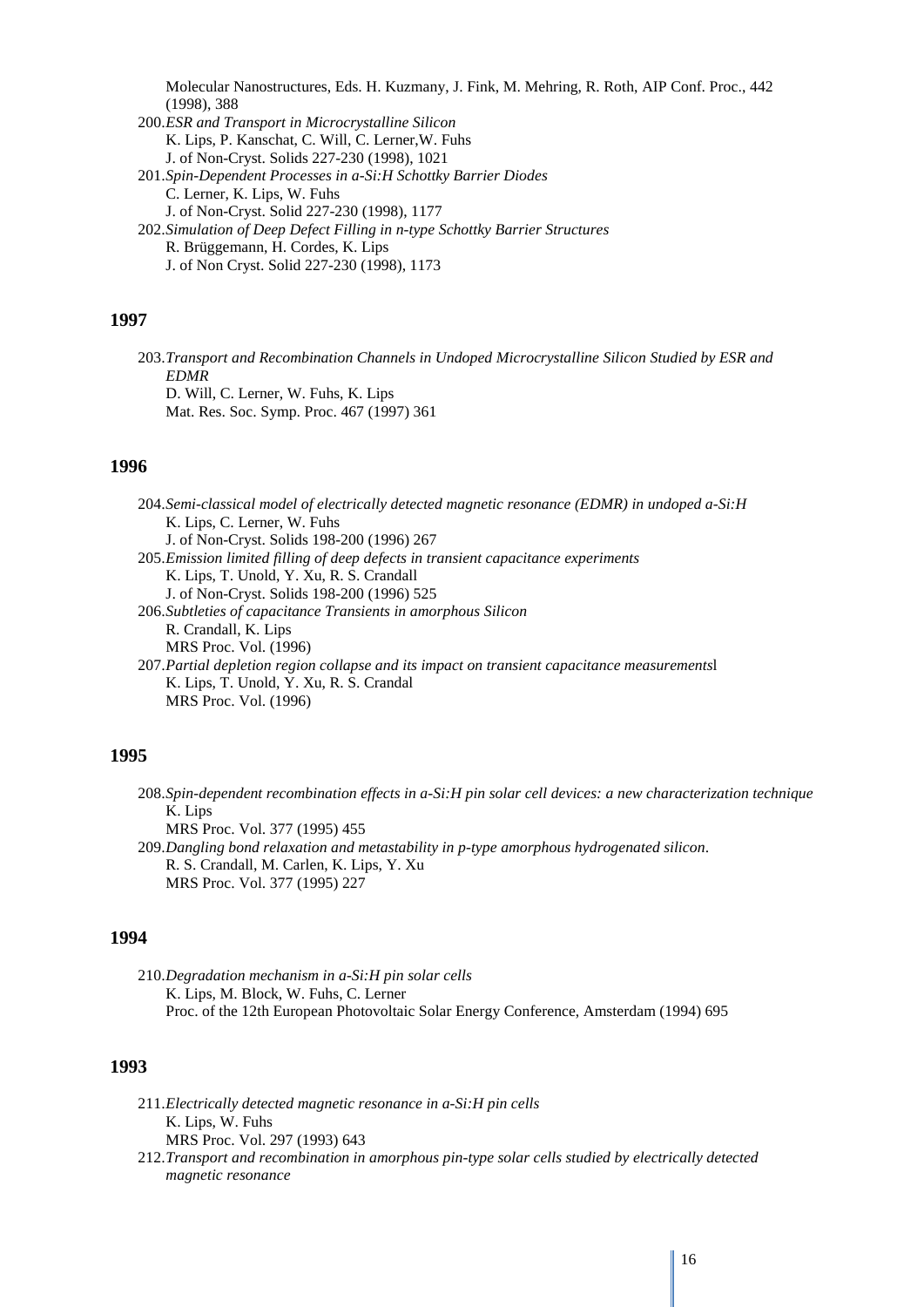K. Lips, W. Fuhs J. Appl. Phys. 74 (1993) 3993 213.*Recombination in a-Si:H films and pin-structures studied by electrically detected magnetic resonance* W. Fuhs, K. Lips J. of Non-Cryst. Solids 164-166 (1993) 541 214.*Degradation of a-Si:H pin solar cells studied by electrically detected magnetic resonance* K. Lips, M. Block, W. Fuhs, C. Lerner J. of Non-Cryst. Solids 164-166 (1993) 697

### **1992**

215.*Microwave-induced resonant changes in transport and recombination in hydrogenated amorphous silicon* K. Lips, S. Schütte, W. Fuhs Phil. Mag. B 65 (1992) 945

### **1991**

216.*Spin-dependent transport and recombination in a-Si:H* K. Lips, W. Fuhs J. of Non-Cryst. Solids 137&138 (1991) 255

### **1989**

217.*Photoluminescence and optically detected magnetic resonance of a-Si:H1-xCx:H Films* S. Liedtke, K. Lips, M. Bort, K. Jahn, W. Fuhs J. of Non-Cryst. Solids 114 (1989) 522

### Book Chapters:

- 1. *Electron Spin Resonance (ESR) in hydrogenated amorphous silicon (a-Si:H)* in Advanced Characterization Techniques for Thin Film Solar Cells, Wiley-VCH (2011) K. Lips, M. Fehr, J. Behrends
- 2. *The investigation of charge carrier recombination and hopping transport with pulsed electrically detected magnetic resonance techniques* in "Charge transport in disordered solids with applications in electronics" John Wiley & Sons, edited by Sergei Baranovski (2006) 179-219 C. Boehme, K. Lips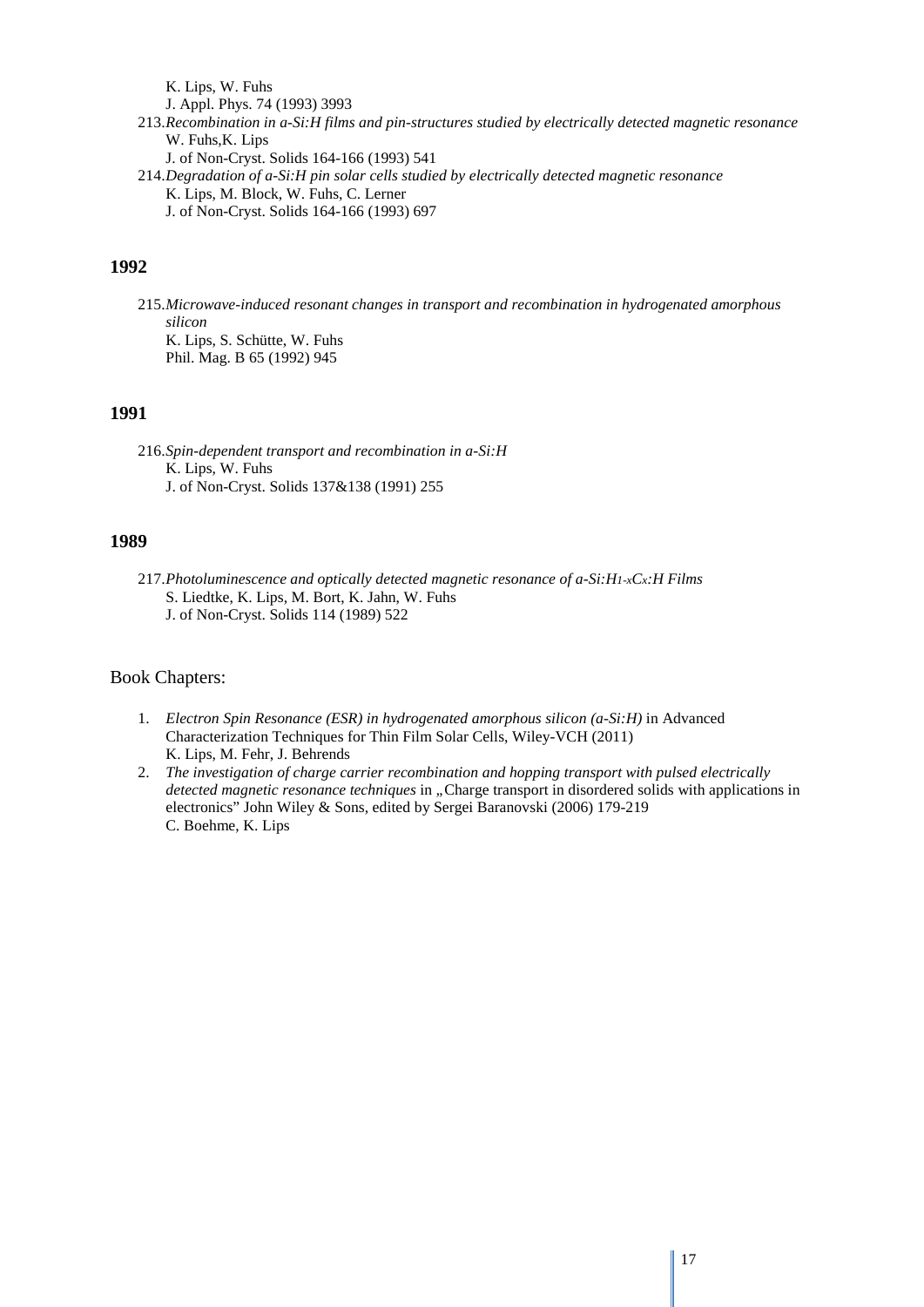### PLENARY AND INVITED TALKS (CONFERENCES, COLLOQUIUM, WORKSHOPS, SEMINARS, SCHOOLS) AS OF 28.01.2021

|    | 1. EPR-on-a-Chip: A revolution in spin based analytics?<br>K. Lips                                                             |
|----|--------------------------------------------------------------------------------------------------------------------------------|
|    | Physikalisches Kolloquium Universität Stuttgart, Germany, 19.1.2021                                                            |
| 2. | EPR-on-a-Chip (EPRoC): groundbreaking analytics for energy research<br>K. Lips                                                 |
|    | 1st International EPR-on-a-chip Workshop                                                                                       |
|    | 2.3.-4.3.2020 Universität Stuttgart, Germany                                                                                   |
| 3. | Open circuit voltages above 1.0 V in silicon heterojunction solar cells resolved on the atomic scale                           |
|    | K. Lips                                                                                                                        |
|    | Photovoltaic Seminar, Division Renewable Energy, HZB 30.10.2019                                                                |
|    | 4. Characterization of a-Si:H/c-Si interfaces using UHV conductive AFM and ESR                                                 |
|    | M. Terferi, H. Malissa, C. Thi Trinh, A.B. Morales-Vilches, C. Williams, C. Boehme, K. Lips                                    |
|    | 28th International Conference on Amorphous and Nanocrystalline Semiconductors (ICANS28)                                        |
|    | Ecole Polytechnique, Palaiseau, France, 4-9.8.2019                                                                             |
|    | 5. ESR and Defects and Tail States<br>K. Lips                                                                                  |
|    | 28 <sup>th</sup> International Conference on Amorphous and Nanocrystalline Semiconductors (ICANS28)                            |
|    | Ecole Polytechnique, Palaiseau, France, 4-9.8.2019                                                                             |
|    | 6. Looking for a needle in a haystack - light generated dangling bonds seen through the Electron                               |
|    | Paramagnetic Resonance in hydrogenated amorphous silicon?                                                                      |
|    | K. Lips                                                                                                                        |
|    | 28 <sup>th</sup> International Conference on Amorphous and Nanocrystalline Semiconductors (ICANS28)                            |
|    | Ecole Polytechnique, Palaiseau, France, 4-9.8.2019                                                                             |
|    | 7. Electron Paramagnetic Resonance-on-a-Chip (EPRoC) – a Paradigm Shift in Spin-Radical Analysis                               |
|    | K. Lips                                                                                                                        |
|    | Massenspektrometrie Seminar, University Rostock, Institute für Chemie. 21.5.2019                                               |
|    | 8. Licht und Schatten der Photovoltaik oder Terrawattstrom aus Sonnenlicht, aber was machen, wir wenn<br>es dunkel wird?       |
|    | K. Lips                                                                                                                        |
|    | Der Offene Hörsaal der Freien Universität Berlin: Zum Gedenken an Lise Meitner, FU Berlin,                                     |
|    | 17.12.2018                                                                                                                     |
|    | 9. Photovoltaik: Terrawatt Strom aus Sonnenlicht                                                                               |
|    | K. Lips                                                                                                                        |
|    | "Tag der Naturwissenschaften", Robert-Havemann-Gymnasium, Berlin, 19.11.2018                                                   |
|    | 10. Energy materials research at EMIL@BESSY II - challenges and perspectives                                                   |
|    | K. Lips                                                                                                                        |
|    | EERA-AMPEA Workshop on "Synchrotron Radiation and Neutron Scattering for Energy Materials",<br>Berlin, Germany, 13.-14.11.2018 |
|    | 11. Prepare(d) for Impact-Next Generation Silicon Solar Cells                                                                  |
|    | K. Lips                                                                                                                        |
|    | Colloquium of the Department of Physics, University of Regensburg, Germany, 25.6.2018                                          |
|    | 12. Ultra-sensitive operando detection of paramagnetic states in silicon solar cells                                           |
|    | J. Möser, S. Künstner, A. Schnegg, J. Behrends, J. Anders, K. Lips                                                             |
|    | 51st Annual Intern. Meeting ESR Spectrocopy Group of the Royal Society of Chemistry, Queen Mary                                |
|    | University of London, London 9.4.-12.4.2018                                                                                    |
|    | plenary talk                                                                                                                   |
|    | 13. Operando Electron Paramagnetic Resonance (EPR) Using EPR-on-a-chip                                                         |
|    | K. Lips, S. Künstner, M. Ortmanns, J. Anders                                                                                   |
|    | MRS spring meeting, Phoenix, Az, USA 2.4.-6.4.2018                                                                             |
|    | 14. Challenges of operando spin spectroscopy of radicals in solar cells, solar fuel generators and batteries<br>K. Lips        |
|    | Seminar of Working Group Prof. Dr. C. Roth, Institut für Chemie und Biochemie - Physikalische und                              |
|    | Theoretische Chemie, Freie Universität Berlin, Berlin, Germany 30.1.2018                                                       |
|    | 15. Multifrequency EDMR at silicon heterointerfaces and implementation of EPR on a chip                                        |
|    | J. Möser, S. Künstner, J. Behrends, J. Anders, A. Schnegg, H. Malissa, C. Boehme, K. Lips                                      |
|    | Joint SPP1601/Shared EPR Conference: EPR - Present and Future, Mohonk Mountain House, New                                      |
|    | Paltz, New York, USA, 9-12.10.2017                                                                                             |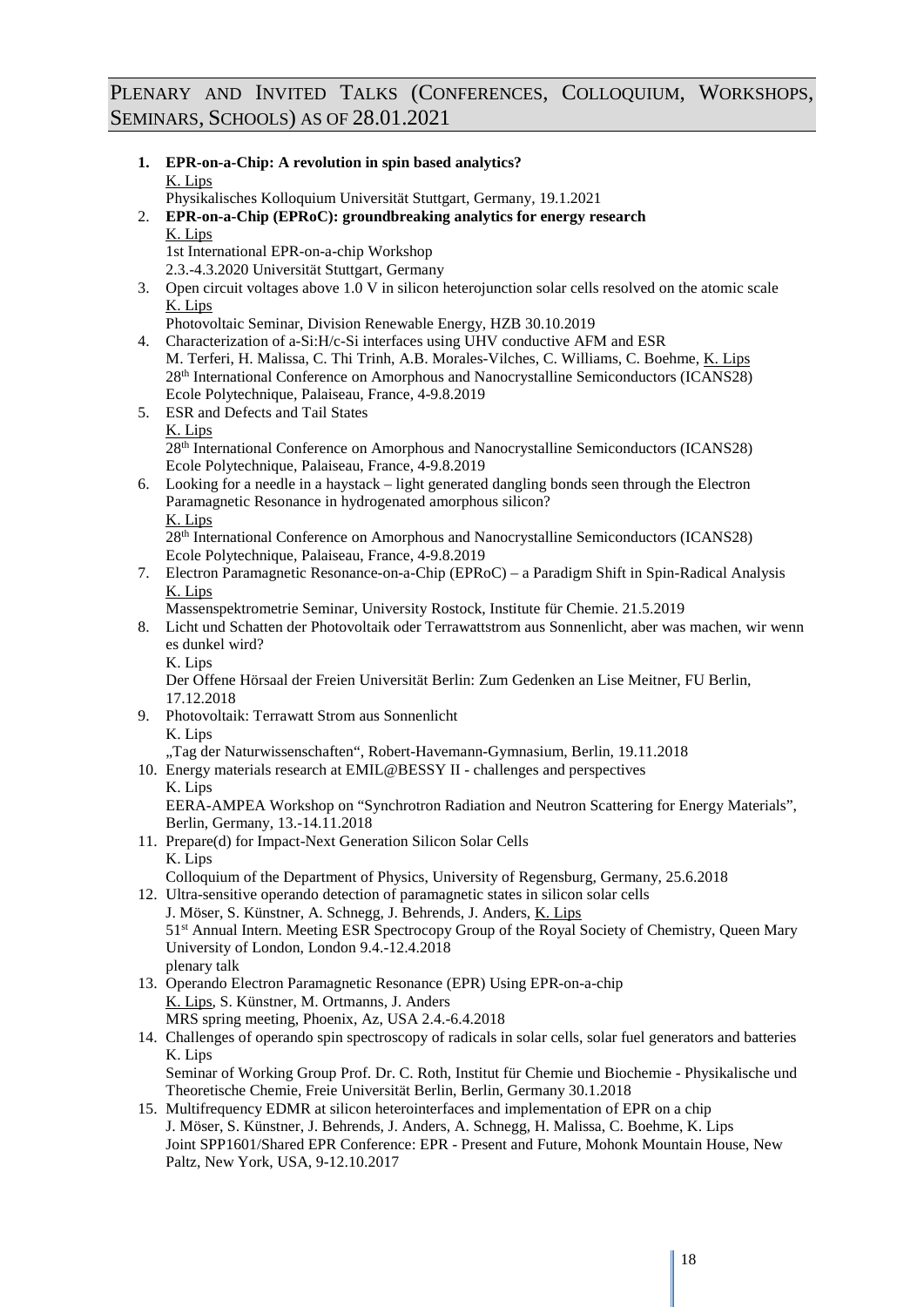16. EMIL - A novel research platform for energy materials at the BESSY II synchrotron light source K. Lips

ACATECH Workshop, Berlin, Germany 11.7.2017

17. Towards terawatt-scale photovoltaics –perspectives and challenges for energy materials research K. Lips

Plenary talk at "Chemistry – a New Opening", Kraków, Poland, 23.6.2017

- 18. New Strategies for Next Generation Silicon Solar Cells and Advanced Material Characterization at EMIL
	- K. Lips

Colloquium, Department of Physics & Astronomy, University of Utah, Salt Lake City, USA, 14.4.2017 19. Looking for a needle in a haystack – the mechanism of photodegradation and recombination in

amorphous silicon revisited by electron paramagnetic resonance K. Lips

Condensed Matter Seminar, Department of Physics & Astronomy, University of Utah, Salt Lake City, USA, 18.4.2017

20. EMIL - A novel research platform for energy materials at the BESSY II synchrotron light source K. Lips

Joint ANSTO-HZB Workshop, Berlin, Germany 7.3.2017

- 21. Looking for a needle in a haystack ultra-sensitive in operando detection and imaging of paramagnetic defects in silicon solar cells
	- K. Lips

Colloquium, Department of Physics, Universidade Estadual Paulista "Júlio de Mesquita Filho" , UNESP, Bauru, Brazil, 7.11.2016

22. Looking for a needle in a haystack – ultra-sensitive in operando detection and imaging of paramagnetic defects in silicon solar cells

K. Lips

Brazilian Humboldt Kolleg 2016, UFSCar, São Carlos, Brazil, 3.11.-5.11.2016

- 23. Ultra-Sensitive in-operando detection and imaging of paramagnetic defects in silicon solar cells K. Lips, A. Schnegg, W. Akthar, J. Möser, I. Katz, A. Blank C. Meier, J. Behrends, J. Anders IV Forum EMR-PL, Poznan, Poland, 27.6.-29.6.2016
- 24. Ultra-Sensitive in-operando detection and imaging of paramagnetic defects in silicon solar cells K. Lips,

Sixth Annual Meeting of the Str. Andrews Centre of Magnetic Resonance, School of Chemistry, University of St. Andrews, Scottland, 6.6. 2016

- 25. Ultra-Sensitive in-operando detection and imaging of paramagnetic defects in silicon solar cells K. Lips, A. Schnegg, W. Akthar, J. Möser, I. Katz, A. Blank C. Meier, J. Behrends, J. Anders 57th Experimental Nuclear Magnetic Resonance Conference (ENC), Pittsburgh, Pennsylvania, USA, 11.4.-15.4.2016
- 26. Multi-exciton generation via Singlet Fission In search of charge separation in Tetracene/c-Si hybrid solar cells M. Liebhaber, R.W. MacQueen, M.J.Y. Tayebjee, T.F. Schulze, J. Niederhausen, C. Gersmann, J. Behrends, T.W. Schmidt, and K. Lips

Quantsol winter workshop, Rauris, Austria, 13.3.-18.3.2016

27. EMIL and the detectives – How X-ray and magnetic fingerprints help to identify loss mechanisms in silicon solar cells

K. Lips

Colloquium of the Faculty of Physics, TU Ilmenau, 5.1.2016

- 28. Ultra-sensitive in-operando detection and imaging of paramagnetic defects in silicon solar cells K. Lips, A. Schnegg, M. Fehr, B.M. George, W. Akthar, I. Katz, A. Blank ISMAR 2015 conference, Shanghai, China, 16.8.-21.8.2015
- 29. K. Lips. EMIL a novel research platform for energy materials at the BESSY II synchrotron light source

Plenary Lecture VII AUSE Congress & II ALBA User Meeting, Barcelone, Spain, 16.6- 19.06.2015, 30. K. Lips. EMIL - a novel research platform for thin-film photovoltaics (and beyond) at the BESSY II

- synchrotron light source, Keynote Talk PVCT, Aix-en-Provence, France, 27.5.-29.5.2015.
- 31. K. Lips. EMIL a novel characterization platform for energy materials research at the BESSY II synchrotron light source, Kolloqiumsvortrag SPREE, UNSW, Sydney, Australia, 23.4.2015
- 32. K. Lips. EMIL a novel characterization platform for energy materials research at the BESSY II synchrotron light source, Kolloqiumsvortrag Australian Synchrotron, Melbourne, Australia, 16.4.2015
- 33. K. Lips. EMIL a novel characterization platform for energy materials research at the BESSY II synchrotron light source, MEMSI Seminar Monash, Melbourne, Australia 16.4.2015
- 34. K. Lips. EMIL (Energy Materials In-Situ Laboratory Berlin) a novel research platform for next generation solar energy materials at the BESSY II synchrotron light source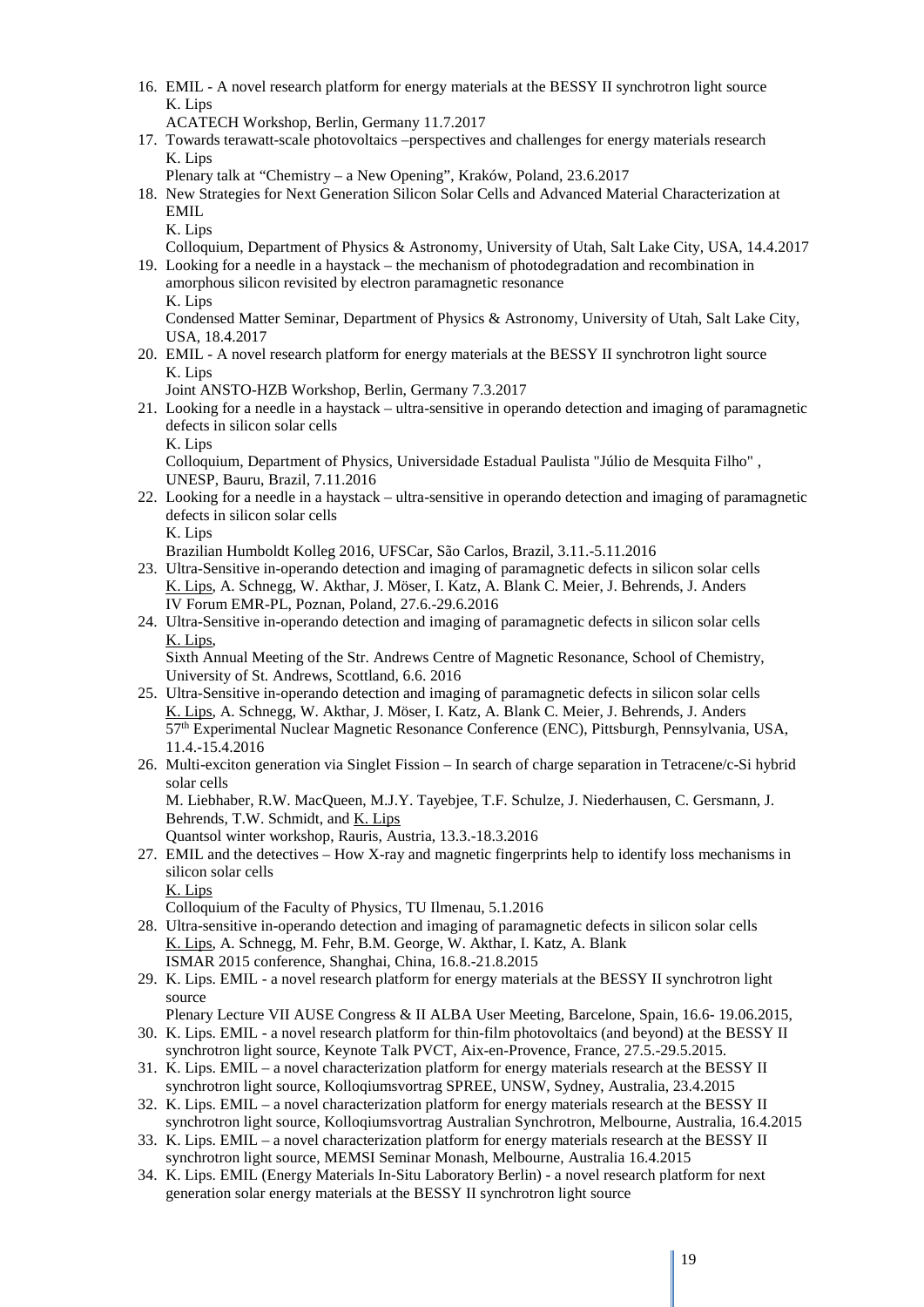Materialwissenschaftliches Kolloqium der Universität Freiburg und ISE, 13.2.2015

- 35. EMIL a novel research platform at the Berlin synchrotron for energy materials research, K. Lips
	- Tender X-Ray Workshop 2014, Berlin, Germany, 1.12.-2.12.2014
- 36. Schlüsselmaterialien für Technologiedurchbrüche K. Lips, G. Reichenauer, T. Kirchartz, W. Wischmann, M. Schmücker, S. Henninger, R. Reineke-Koch, B. Groß, B. Rech, Jahrestagung des Forschungsverbunds Erneuerbare Energien (FVEE), Berlin, Germany, 6.11.-7.11.2014
- 37. SISSY@EMIL eine neue wissenschaftliche Infrastruktur am Berliner Synchrotron für die Herstellung und Untersuchung von Materialien für Photovoltaik und Katalyse K. Lips
	- Abschlusskonferenz der Innovationsallianz Photovoltaik, Berlin Germany, 6.10.2014
- 38. EMIL Now and Then K. Lips
	- FZJ-HZB Seminar, Hirschegg, Austria, 24.8.-27.8.2014
- 39. EMIL a novel research platform for next generation solar energy materials at BESSY II K. Lips
	- Quantsol winter workshop, Rauris, Austria, 16.3.-22.3.2014
- 40. EMIL a novel research platform for novel solar energy materials at BESSY II: Current status and next steps
	- K. Lips

562. Wilhelm und Else Heraeus Workshop "From Sunlight to Fuels - Novel Materials and Processes for Photovoltaic and (Photo)Catalytic Applications", Physikzentrum Bad Honnef, Germany, 11.- 16.5.2014

- 41. EMIL a novel research platform at the Berlin synchrotron for photovoltaic and solar fuel materials K. Lips
	- Spring Meeting of the European Materials Research Society, Lille, France, May 26-30, 2014
- 42. EMIL a novel research platform at the Berlin synchrotron for photovoltaic and solar fuel materials K. Lips
	- CALTEC, Pasadena, Ca, USA, 12.6.2014
- 43. EMIL a novel research platform at the Berlin synchrotron for photovoltaic and solar fuel materials K. Lips
	- Sophia Workshop, Berlin; Germany 25.6.-27.6.2014
- 44. EMIL A novel research platform for next generation solar energy materials at BESSY II K. Lips, D. Starr, T. Schulze, M. Bär,
	- Hannwah Q Cells GmbH, Bitterfeld-Wolfen 31.7.2013
- 45. EMIL A novel research platform for next generation solar energy materials at BESSY II K. Lips
	- National Renewable Energy Laboratory (NREL), Golden, Co, USA, 26.8.2013
- 46. EMIL A novel research platform for next generation solar energy materials at BESSY II K. Lips
	- BESSY II User Meeting, Berlin 6.12.2013
- 47. EMIL (Energy Material In-Situ Laboratory Berlin) Eine wissenschaftliche Herausforderung Klaus Lips
	- Statuskolloquium der Innovationsallianz, Berlin 29.4.2013
- 48. EMIL (Energy Material In-Situ Laboratory Berlin) Eine wissenschaftliche Herausforderung Klaus Lips

Metallkundekolloquium der Werkstoffforschung für Wirtschaft und Gesellschaft, Lech Österreich, 15.4.2013

- 49. Atomic Structure of Interface States in a-Si:H / c-Si Heterojuction Solar Cells Lips, K.; George, B.; Behrends, J.; Schnegg, A.; Schulze, T.; Fehr, M.s; Korte, L.; Rech, B.; Rohrmüller, M.; Rauls, E.; Schmidt, W.G.; Gerstmann, U. Workshop "Spins as Functional Probes in Solar Energy Research" Berlin, Germany, 10.04.2013 -12.04.2013
- 50. Electrical detection of EPR K. Lips The 6<sup>th</sup> EFRPR School on Advanced Electron Paramagnetic Resonance (EPR) Spectroscopy 12.1.-18.1.2013, Weizmann Institute of Science, Rehovot, Israel
- 51. What can we learn about amorphous silicon from Electron Paramagnetic Resonance (EPR)? looking for a needle in a haystack

K. Lips

Seminar of the Department "Photovoltaic Materials and Devices" of the Delft University of Technology (TU Delft), Delft, Netherlands 15.11.2012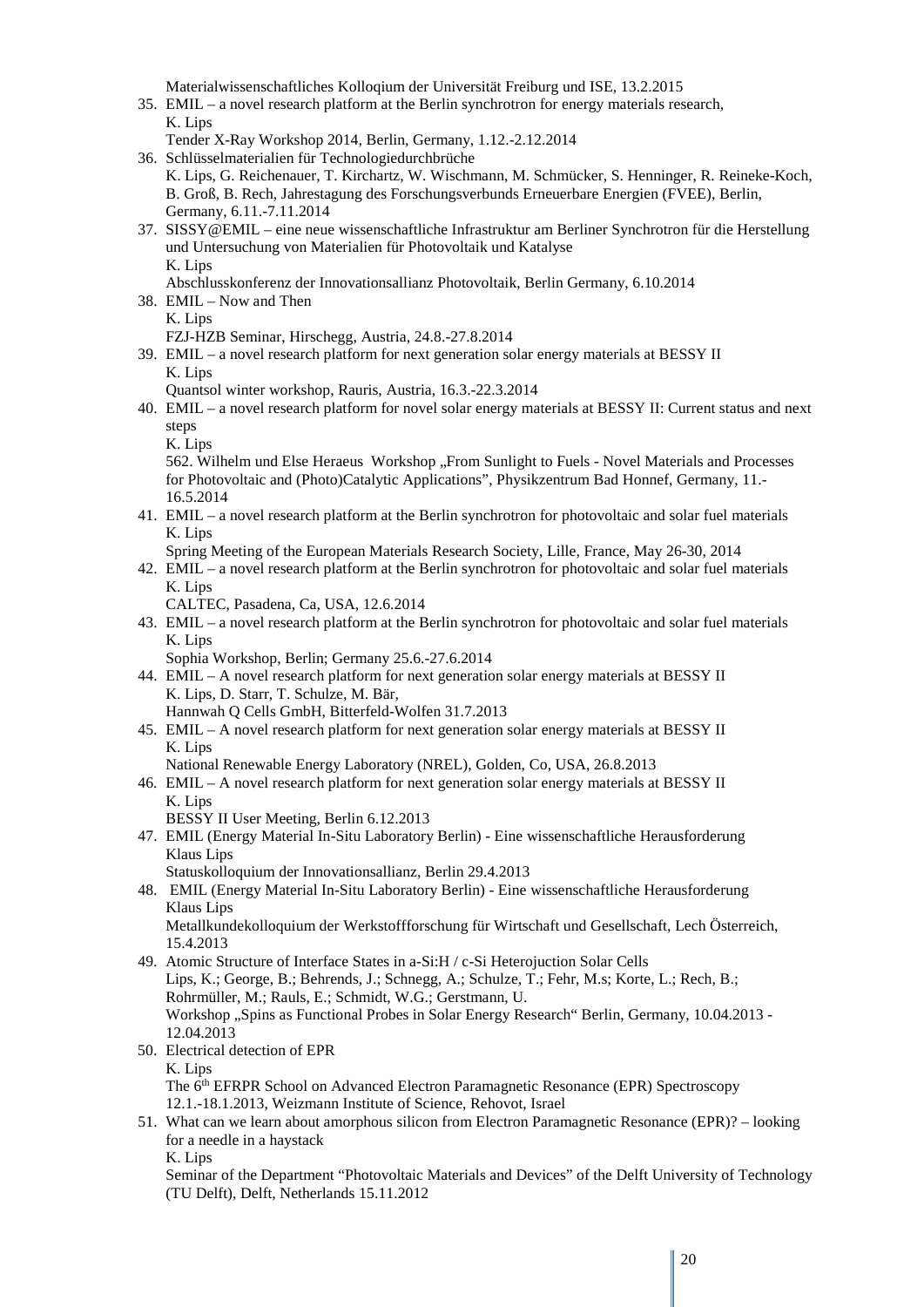- 52. Photochemical Upconversion Applied to Organic and Thin Film Silicon Solar Cells T. F. Schulze, J. Czolk, Y.-Y. Cheng, B. Fückel, R. W. MacQueen, T. Khoury, M. J. Crossley, U. Lemmer, A. Colsmann, B. Stannowski, Klaus Lips, and T. W. Schmidt. The Optical Society of America (OSA) conference "Optical Nanostructures and Advanced Materials for Photovoltaics (PV)", Eindhoven, Netherlands, 12.-14.11.2012
- 53. Three lectures on spectroscopy for Materials for Photovoltaic Applications 1. EPR for silicon PV research; 2. Electrically detected magnetic resonance for PV; 3. Overview of the planned EMIL lab K. Lips

Sophia workshop on analytical tools for PV, Helmholtz-Zentrum Berlin, Germany 29.10.-2.11.2012

54. Spin-dependent transport in fully processed silicon solar cells studied by pulsed Multifrequency Electrically Detected Magnetic Resonance below 600 MHz/20 mT and at 263 GHz/9.4 T K. Lips

New frontiers in sensitivity for EPR spectroscopy: from biological cells to nano materials, Halle/Saale, Germany, 20-22.09.2012

- 55. Four lectures on Silicon Photovoltaics K. Lips International Summer School on Photovoltaics and New Concepts of Quantum Solar Energy Conversion (Quantsol) Hirschegg, Austria, 9.9.-16.9.2012
- 56. Three Lectures at Humboldt University Berlin (HUB) on Photovoltaics (Ringvorlesung) K. Lips
- HUB, Berlin, Germany 13.6.–27.6.2012
- 57. EMIL and the Detectors a new scientific edition K. Lips

Joint Workshop of FZJ and HZB, Hirschegg, Klöeinwalsertal, Austria, 12.8.-16.8.2012

58. Turbo for Solar Cells – Boosting Australian-German Collaborative Research-K .Lips

AUSTRALIA - GERMANY SOLAR FUTURE FORUM Australian Embassy in Berlin, 5.6.2012

- 59. New Strategies for the Advanced Characterization for Solar Cells K. Lips
	- Seminar of the Dept. of Materials, Oxford University, Oxford, England 22.5.2012
- 60. Photochemical Upconversion for Thin-Film Solar Cells Seminar of the Department of Solar Energy and Environmental Physics, Jacob Blaustein Institutes for Desert Research, Ben-Gurion University of the Negev, Sde Boqer, Israel, 18.12.2011
- 61. Potential of Photovoltaics K. Lips & H.-W. Schock Minerva School on Alternative, Sustainable Energy Options, Nazareth, Israel, 11.12.-15.12.2011
- 62. Electrical detection of pulsed EPR in solar cells
	- K. Lips

Seminar of Magnetic Resonance, Weizmann Institute, Rehovot, Israel, 8.12.2011

63. Thin-film photovoltaics – a huge potential and a grand challenge K. Lips

Grand Technion Energy Program, Schulich Faculty of Chemistry, Technion, Haifa, Israel, 6.12.2011

64. Photochemical Upconversion for Amorphous Silicon Solar Cells K. Lips

Annual Meeting of the International Solar Energy Society/Israel Sustainable Energy Society. Tel Aviv, Israel, 5.10.2011

- 65. Four lectures on Silicon Photovoltaics K. Lips International Summer School on Photovoltaics and New Concepts of Quantum Solar Energy Conversion, Hirschegg, Austria, 11.9.-17.9.2011
- 66. Spin-dependent processes in OPV K. Lips

Joint workshop of KIT, HZB and The University of Queensland within the International Collaboration on Education and Research between Germany and Australia Brisbane, Qld, Australia 6.6.-10.6.2011

67. Thin-film silicon photovoltaics – a huge potential and a grand challenge K. Lips

Colloquium of the Charles Darwin University, Darwin, Australia, 27.5.2011

68. Collaborative research in renewable energy in Germany – a basic researcher's view K. Lips

Powering Australia's Innovation System: Strengthening links between industry and public research – meeting of the ATSE, Sydney, Australia, 17.-18.5.2011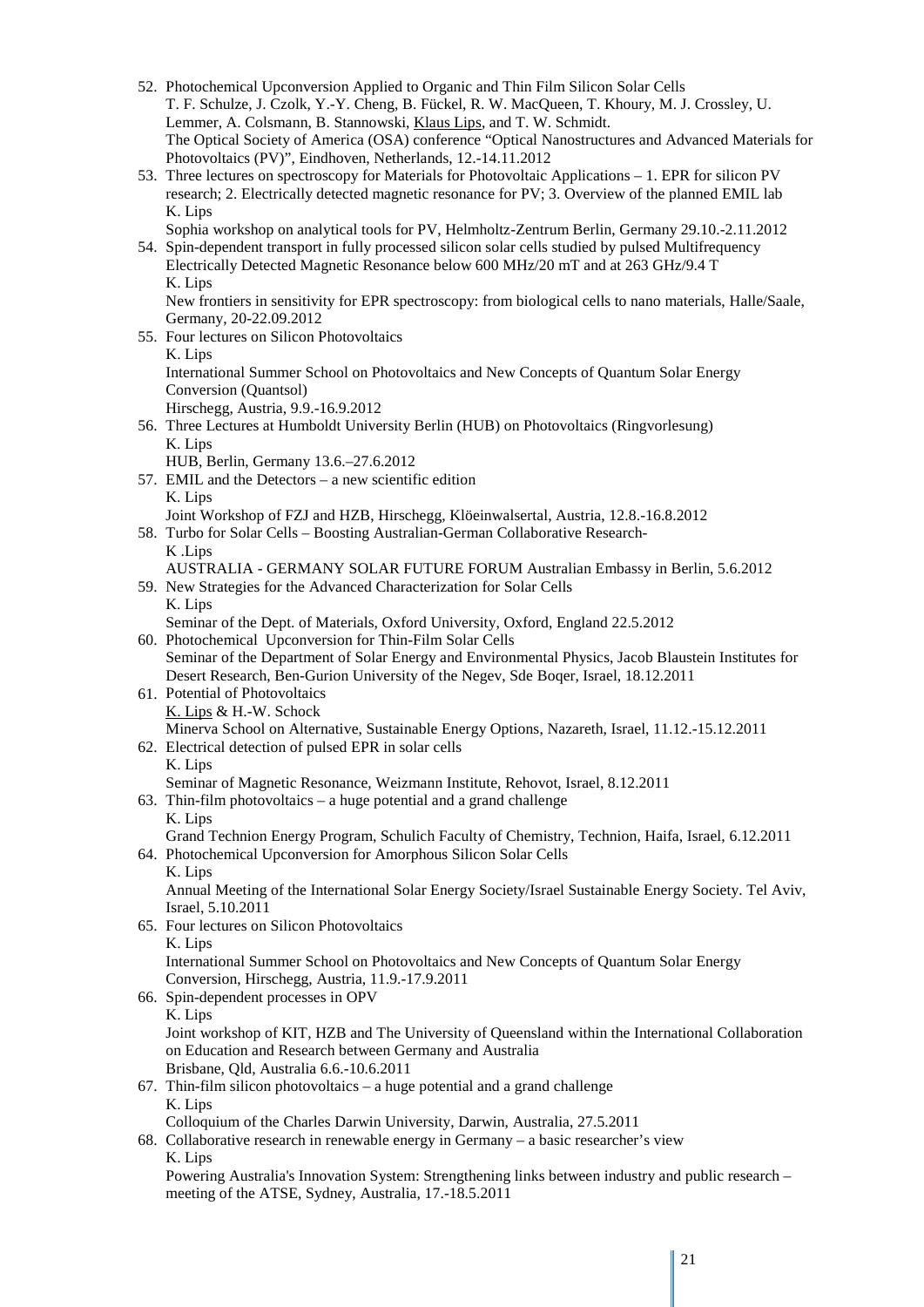| 69. What can we learn about amorphous silicon solar cells from Electron Paramagnetic Resonance (EPR)?<br>- looking for a needle in a haystack                                                                         |
|-----------------------------------------------------------------------------------------------------------------------------------------------------------------------------------------------------------------------|
| K. Lips<br>Colloquium of the School of Chemistry, The University of Sydney, Sydney, UNSW, Australia,<br>25.3.2011                                                                                                     |
| 70. EPR applications in thin-film silicon photovoltaics $-$ a huge potential and a grand challenge<br>K. Lips                                                                                                         |
| Condensed Matter and Materials Physics (CMMP 10), Warwick, England, 14.12. - 16.12.2010<br>71. Green Technologies at the Helmholtz Association's Energy Research Centres                                              |
| K. Lips<br>Meeting between the Japan Research Industries Association – JRIA and representatives of the<br>Helmholtz Association of German Research Centres, Berlin, Germany, 17.11.2010                               |
| 72. Advanced Analytics for Thin-Film Silicon Solar Cell Characterization<br>K. Lips<br>Workshop "Analytical Trends and Needs for Nanotechnologies", PTB, Berlin, Germany, 8.11.2010                                   |
| 73. Spins in Solarzellen: der magnetische Schlüssel zur Wirkungsgradsteigerung?<br>K. Lips                                                                                                                            |
| Physical Colloquium of the Technical University Dortmund, Dortmund, Germany, 26.10.2010<br>74. SISSY-the Silicon In-Situ lab at the Synchrotron beamline                                                              |
| K. Lips<br>Workshop HZB-FZJ, Hirschegg, Kleinwalsertal, Austria, 26.10.-2.10.2010<br>75. Four lectures on Silicon Photovoltaics                                                                                       |
| K. Lips<br>International Summer School on Photovoltaics and New Concepts of Quantum Solar Energy                                                                                                                      |
| Conversion, Hirschegg, Austria, 18.9.-25.9.2010<br>76. EPR in Thin Film Photovoltaics-a huge potential and a grand challenge<br>K. Lips, J. Behrends, M. Fehr, A. Schnegg, B. Rech                                    |
| DFG Round Table Meeting, Hirschegg, Austria, 8.9 .- 11.9.2010<br>77. Four Lectures at Humboldt University Berlin (HUB) on Photovoltaics (Ringvorlesung)                                                               |
| K. Lips<br>HUB, Berlin, Germany 19.5.-30.6.2010                                                                                                                                                                       |
| 78. Thin film silicon photovoltaics-a huge potential and a grand challenge<br>K. Lips                                                                                                                                 |
| Kolloquium des Leibniz-Instituts für Festkörper- und Werkstoffforschung (IWF), Dresden, 11.5.2010<br>79. Achievements and Challenges of Solid-Phase Crystallization of Amorphous Silicon for Thin Film<br>Solar Cells |
| K. Lips<br>22th workshop on Quantum Solar Energy Conversion (Quantsol), Briegels, Zwitzerland, 7.3-12.3.2010                                                                                                          |
| 80. Thin film silicon photovoltaics–a huge potential and a grand challenge<br>K. Lips                                                                                                                                 |
| Colloquium of the Sydney University Chemical Society, Sydney, Australia, 24.2.2010<br>81. Thin film silicon photovoltaics-a huge potential and a grand challenge                                                      |
| K. Lips<br>Colloquium of the Institute for Superconducting and Electronic Materials, University of Wollongong,<br>Wollongong, Australia, 23.2.2010                                                                    |
| 82. Thin film silicon photovoltaics–a huge potential and a grand challenge<br>K. Lips                                                                                                                                 |
| Colloquium of the Department of Chemistry, Oxford University, Oxford, UK, 9.2.2010<br>83. Four lectures on Silicon Photovoltaics<br>K. Lips                                                                           |
| International Summer School on Photovoltaics and New Concepts of Quantum Solar Energy<br>Conversion, Hirschegg, Austria, 13.9.-20.9.2009<br>84. Electrical detection of pulsed EPR in silicon solar cells             |
| K. Lips<br>7th Meeting of the European Federation of EPR Groups (EFEPR-09), Antwerpen, Belgium, 6.9.-                                                                                                                 |
| 11.9.2009<br>85. The Staebler-Wronski effect in a-Si:H revisited with novel Electron Paramagnetic Resonance (EPR)                                                                                                     |
| spectroscopic tools<br>K. Lips                                                                                                                                                                                        |
| 23rd International Conference on amorphous and Nanocrystalline Semiconductors (ICANS); Utrecht,<br>Netherlands, 24.8.-28.8.2009                                                                                       |
| 86. Thin-Film Photovoltaics - a huge potential and a grand challenge<br>K. Lips                                                                                                                                       |

 $\parallel$  22

I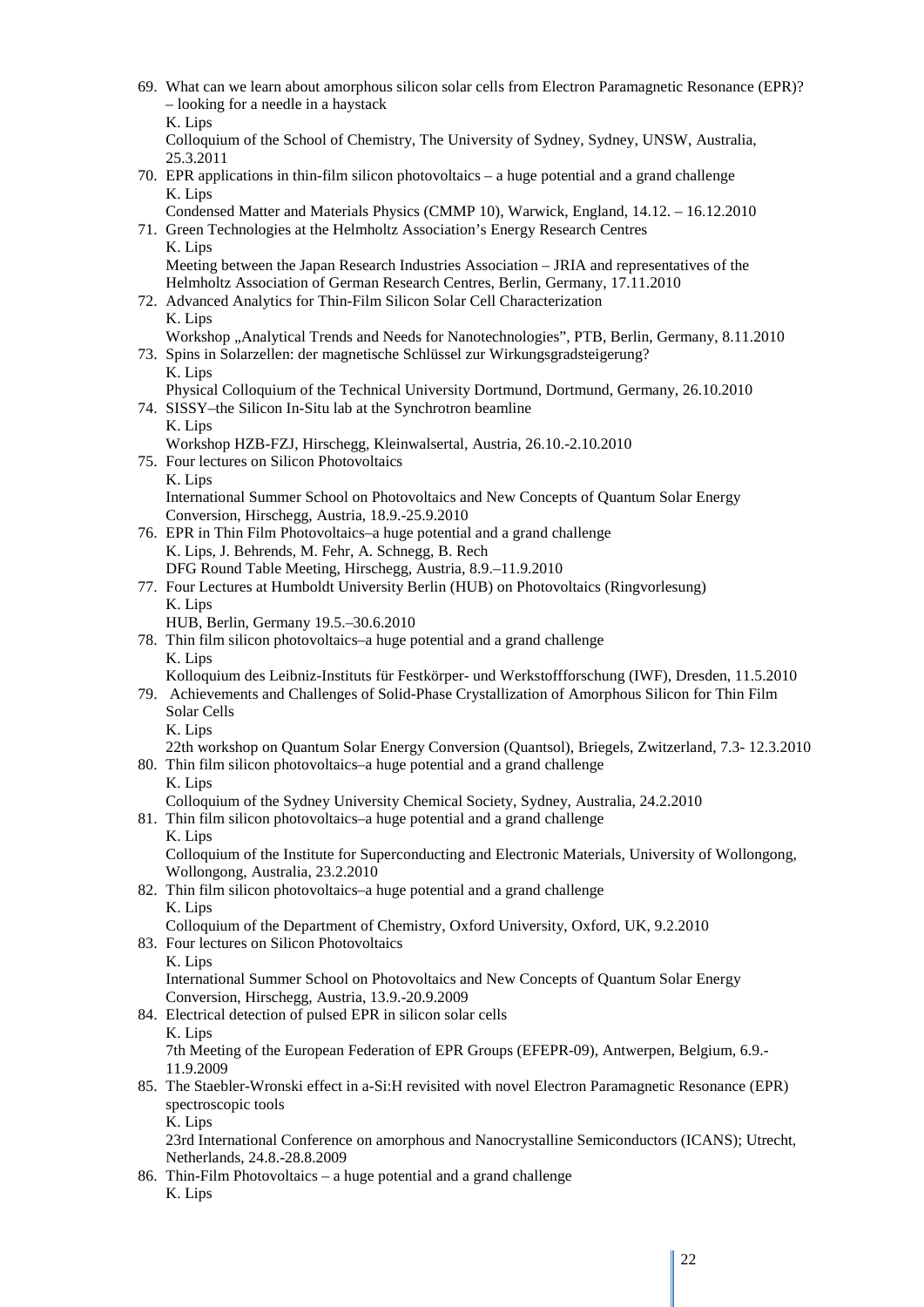Gordon Research Conference on Photosynthesis (GRC), Bryant University, Smithfield, RI, USA, 27.6- 3.7.2009

87. Electrical detection of pulsed ESR in thin-film solar cells K. Lips

11th International Workshop on Electron Magnetic Resonance of Disordered Systems (EMARDIS), Sofia, Bulgaria, 11.6.-18.6.2009

- 88. Elektrische Detektion von kohärenten Spinzuständen in Silizium Solarzellen K. Lips Kolloquium der Arbeitsgruppen Energie- und Halbleiterforschung (EHF), Oldenburg, Germany, 25.5.2009
- 89. The EPR-Solar Strategy to unravel the Staebler-Wronski-Effekt K. Lips

1st International Workshop on the Staebler-Wronski-Effect (IWSWE), Berlin, Germany, 19.4– 22.4.2009

90. Challenges of structural, chemical, and electronic characterization of thin-film materials for silicon photovoltaics

K. Lips, F. Ruske, B. Rech

OptecBB Fokusseminar "Röntgenstrahlen treffen Photovoltaik", Berlin, Germany, 6.5.2009

91. Evidence for radical pair recombination at room temperature in MEH:PPV bulk heterojunction organic solar cells studied by pulsed electrically detected magnetic resonance J. Behrends, K. Lips, A. Schnegg, E.A. Thomsen, A.K. Pandey, I.D.W. Samuel, D.J. Keeble

Quantsol 2009, Rauris, Austria, 7.3.2009–13.3.2009

92. Magnetische Resonanz Spektroskopie mit Thz Strahlung K. Lips

Fokusseminar »Terahertz-Technologie und ihre Anwendungen«, Groß Dölln, Germany 13.11.2008– 13.11.2008

- 93. Fourier Transform THz EPR on single molecular magnets Schnegg, A.; Behrends, J.; Lips, K. ; Bittl, R.; Bill, E.; Holldack, K. 31th International EPR Symposium, Breckenridge, USA, 27.07.2008–31.07.2008
- 94. Silicon Photovoltaics K. Lips

European Summer School on Photovoltaics and New Concepts of Quantum Solar Energy Conversion Hirschegg, Austria, 14.09.2008–21.09.2008

- 95. Qubits in Silicon K. Lips International Summer School on Physics at Nanoscale Devět Skal, Tschechien, 16.06.2008–21.06.2008
- 96. Determination of large Zero Field Splittings by Fourier-Transform THz EPR A. Schnegg, J. Behrends, K. Lips, R. Bittl, K. Holldack NHMFL Institute Seminar, Tallahassee, Fl, USA, 19.05.2008
- 97. Electrical detection of pulsed EPR in silicon K. Lips

41st Annual International Meeting of the Electron Spin Resonance Group of the Royal Society of Chemistry, University College London, London, England, 6.4.2008-10.4.2008

- 98. Fourier-Transform THz Magnetic-Resonance at BESSY K. Lips, A. Schnegg, J. Behrends, R. Bittl, K. Holldack Wissenschaftlicher Beirat BESS, Berlin, Germany, 7.4.2008 99. Spins in Silizium-Solarzellen
- K. Lips Seminarvortrag RWTH Aachen, 25.01.2008
- 100.Electrical detection of pulsed EPR in silicon

### K. Lips

GDCh-meeting on Magnetic Resonance in Biophysical Chemistry, Göttingen, Germany, 26.9– 29.9.2007

101.New approaches in EPR spectroscopy to study old problems in amorphous and microcrystalline silicon K. Lips

Colloquium of the National Renewable Energy Laboratory (NREL), Golden, Colorado, USA, 28.8.2007 102.Quantenbits in Silizium

K. Lips

Physikalisches Kolloquium der Universität Würzburg, 2.7.2007

- Electrical readout of spin information in silicon-based quantum computers
- K. Lips, C. Boehme, A. Stegner, H. Huebel, M. Stutzmann, M. Brandt

E-MRS 2007 Spring Meeting, Strasbourg, France, 28. May 28th to 1. June 2007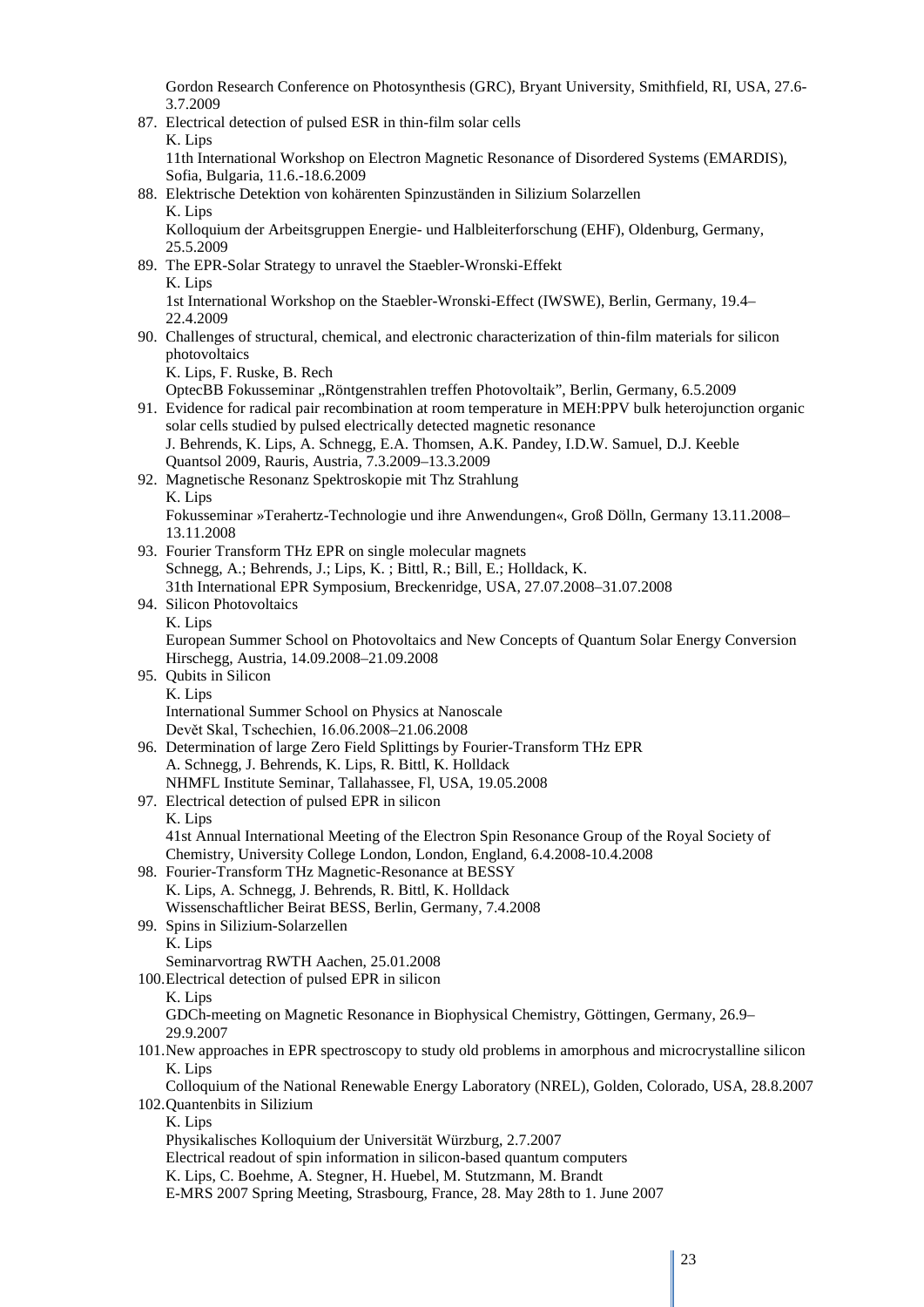103.Analytik für die Photovoltaik K. Lips Industrietag, Hahn-Meitner-Institut Berlin, Berlin, 27.11.2006 104.Elektrische Detektion kohärenter Spinzustände in Festkörpern K. Lips Colloquium of the Department of Physics, Philipps University, Marburg, Germany, 13.11.2006 105.Electrical detection of coherent spin information with the Bruker Elexsys E580 spectrometer K. Lips 2. EPR Anwendertreffen, Bruker, Rheinstetten, Germany, 6.10.2006 106.Defects in silicon devices investigated with pulsed electrically detected magnetic resonance K. Lips 48th Rocky Mountain Conference on Analytical Chemistry, Breckenridge, Colorado, USA, July 23-27 2006 107.Ultrasensitive defect spectrocopy with coherent pulsed optically and electrically detected magnetic resonance C. Boehme, K. Lips International Conference on Optical and Optoelectronic Properties of Materials and Applications, Darwin, Australia, 17. July–21. July 2006 108.Thin-film crystalline silicon solar cells on glass substrates K. Lips "Photovoltaics – the Third Generation and the Way to it" Conference held in honour of the 80th birthday of Karl Wolfgang Böer, Berlin-Adlershof, Germany, 4. May–5. May 2006 109.The electrical detection of coherent spin states in silicon K. Lips and C. Boehme Workshop "Electron Spin Resonance and related phenomena in low dimensional structures" Sanremo, Italy, March 6-8, 2006 110.Structural and Chemical Characterization K. Lips 1st International Summer Academy on Photovoltaics, Berlin, Germany, Aug. 28th – Sept. 4th, 2005 111.The ultra–sensitive electrical detection of spin Rabi oscillation at paramagnetic defects C. Boehme, K. Lips 23rd International Conference on Defects in Semiconductors, Awaji Island, Japan, July, 28, 2005 112.Magnetic fingerprints in the photocurrent of silicon solar cells K. Lips PV Seminar, NREL, Golden, Co, USA, 4.4.2005 113.The role of the electron spin in charge carrier trapping Lips, K., Boehme, C. 17th Workshop on Quantum Solar Energy Conversion–QUANTSOL 2005 Rauris, Osterreich, 14.- 18.3.2005 114.Magnetic fingerprints in the photocurrent of silicon solar cells K. Lips Ornstein Colloquium, Debye Institute, University of Utrecht, Netherlands, 17.12.2004 115.The impact of the electron spin on charge carrier recombination – the example of amorphous silicon K. Lips, C. Boehme, T. Ehara Plenary Lecture (Georges Nadjakoff Lecture) of the 13th Intern. School on Condensed Matter Physics "ISCPM", Varna, Bulgarien, 30.8.-3.9.2004 116.Defect characterization with coherent spin motion experiments Lips, K., Boehme, C. 16th Workshop on Quantum Solar Energy Conversion–QUANTSOL 2004 Bad Gastein, Osterreich, 15.-19.3.2004 117.Spezielle Analytik für die Photovoltaik A. Klein, K. Lips joined Workshop of the PV-Uni-Netz and FVS "Photovoltaik: Materialforschung in Deutschland" Berlin, 11.12.-12.12.2003 118.Materialforschung mit neuen analytischen Methoden Rein, S., Lips, K., Schmidt, J. FVS Jahrestagung "Photovoltaik–Neue Horizonte", Berlin, 25.9.2003 119.The nature of dangling bond recombination in µc-Si:H Boehme, C., Lips, K. 20th International Conference on amorphous and microcrystalline Semiconductors, Campos do Jordao, Brazil, 28.8.2003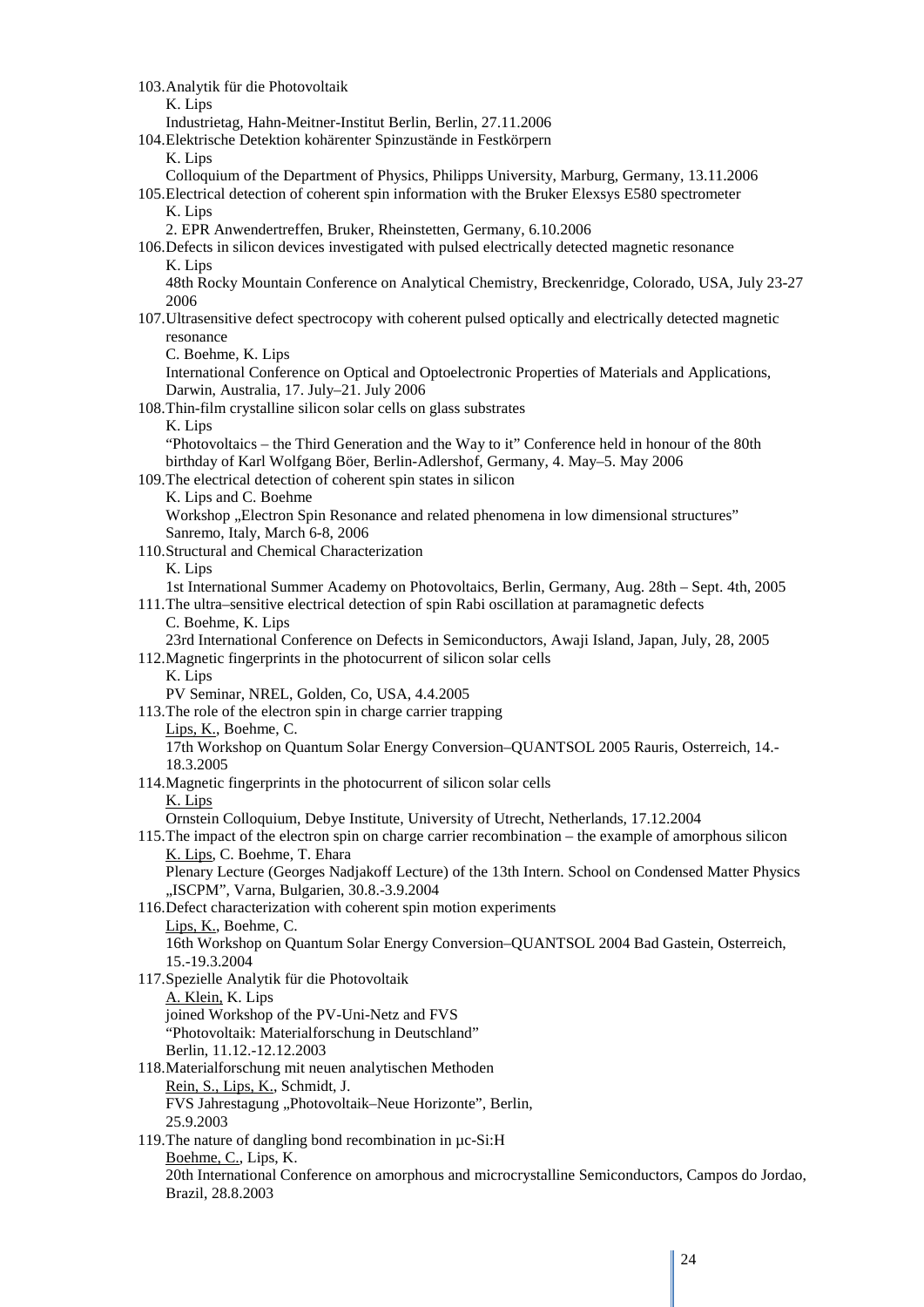120.Recombination in pin µc-Si:H solar cells Lips, K., Boehme, C. Seminar des IPV, Forschungszentrum Jülich 17.7.2003 121.Foundations and applications of pulsed Electrically Detected Magnetic Resonance Boehme, C., Lips, K. Carls von Ossietzky Universität, Oldenburg, Germany, 25.6.2003 122.Overview of ESR activities at HMI Lips, K. Carls von Ossietzky Universität, Oldenburg, Germany, 25.6.2003 123.Grundlagen und Anwendungen gepulster elektrisch detektierter magnetischer Resonanz Boehme, C.; Lips, K. Walter Schottky Institut, Technical University Munich, Munich, 9.5.2003 124.The nature of dangling bond recombination in µc-Si:H Boehme, C., Lips, K., Fuhs, W. Amorphous and thin film semiconductors, spring meeting 2003 Robinson College, Cambridge, England, 3.4.2003 125.Die Solarzelle aus Zahnpasta und Früchtetee: Vom Spielzeug zur Siliziumdünnschichttechnologie K. Lips Freitagskolloquium, Life-Science Lab, DKFZ Heidelberg, 7.11.2002 126.Recombination echoes in disordered silicon K. Lips, C. Boehme 12th Intern. School on Condensed Matter Physics "ISCPM", Varna, Bulgarien, 2.9.-6.9.2002 127.Fullerenes as Atomic Traps for Nitrogen – Steps towards Solid State Quantum Computers K. Lips 12th Intern. School on Condensed Matter Physics 'ISCMP', Varna, Bulgarien, 2.-6.9.2002 128.Neue Dünnschichtmaterialien für die Photovoltaik–Silizium auf Glas K. Lips Colloquium of the Institut für Hochfrequenztechnik Technische Universität Braunschweig, Braunschweig, 20.6.2002 129.From spin to spin-dependence–recombination echoes in µc-Si:H K. Lips Colloquium of the Solid State Physics Department, University of Miami Dep. of Physics, Miami, USA, 6.6.2002 130.From spin to spin-dependence–recombination echoes in µc-Si:H K. Lips Physical Colloquium, Penn State University, Pennsilvania, USA, 16.5.2002 131.Coherent spin motion of recombining charge carriers in µc-Si:H K. Lips, C. Boehme Evaluation of Solar Energy Division at HMI, Berlin, 18.4.2002 132.Elektronen Spin Resonanz–Vom Spinecho in die Spinabhängigkeit K. Lips, C. Boehme Doktorandenseminar, HMI-Wannsee, 14.3.2002 133.Pulsed Electrically Detected ESR in Semiconductors K. Lips 2. Seminar des Arbeitsbereichs Materialwissenschaften "Elektronisch aktive Grenzflächen", Hanse-Wissenschaftskolleg, Delmenhorst, 7.2.2002 134.Das Rekombinationsecho – Wege in die Spinabhängigkeit K. Lips Halbleiterseminar der TU-München, Garching, 5.2.2002 135.Fullerene als Atomfallen für Stickstoff und Phosphor–von der Atomrassel zum Quantencomputer K. Lips Physikalisches Kolloquium der Universität Gießen, 14.5.2001 136.Atomic Nitrogen inside Fullerenes (N@C60), an Unique Spin System K. Lips Halbleiterseminar, TU München, 21.12.2000 137.Spin-Dependent Processes in Thin-Film Silicon Solar Cells K. Lips, R. Müller, P. Kanschat, W. Fuhs, F. Finger MRS Spring Meeting, San Francisco, USA, 25.-28.4.2000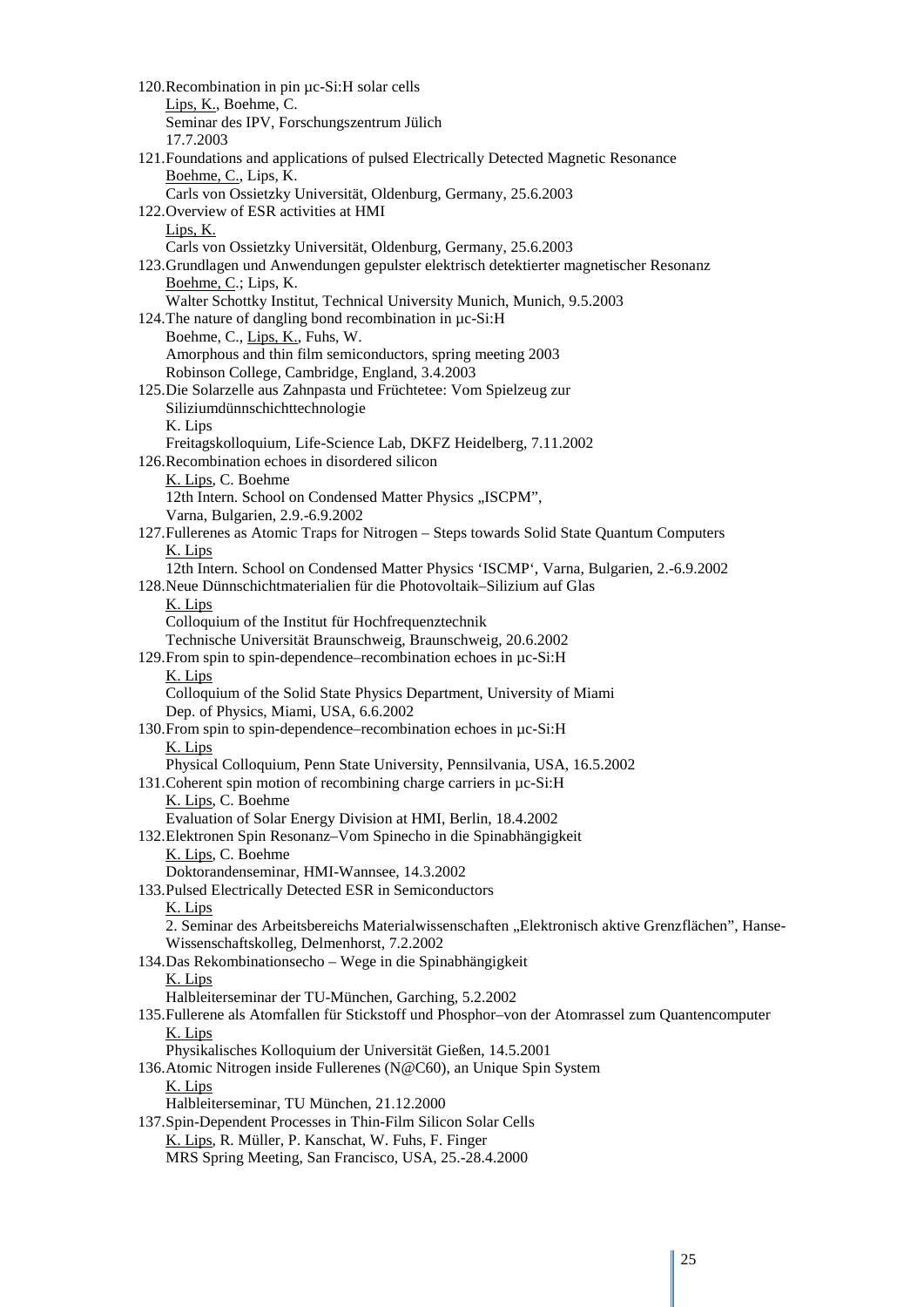| 138. Atomic Nitrogen inside Fullerenes (N@C60), an Unique Spin System                                        |
|--------------------------------------------------------------------------------------------------------------|
| K. Lips                                                                                                      |
| Kolloquium des SERF, NREL, Golden, Colorado, USA, 1.5.2000                                                   |
| 139. Bandtails and Defects in Microcrystalline Silicon (µc-Si:H)                                             |
| W. Fuhs, P. Kanschat, K. Lips                                                                                |
| Intern. Conf. on Silicon Dielectric Interfaces, Raleigh, USA, 25.-27.2.2000                                  |
| 140. Atoms in molecular cages                                                                                |
| B. Pietzak, M. Waiblinger, K. Lips, A. Weidinger                                                             |
| Electronic Properties of Novel Materials: XIII International Winterschool                                    |
| Kirchberg, Austria, 3.3.1999                                                                                 |
| 141. Atomic Nitrogen Encapsulated in Fullerenes: Realization of an Ideal Chemical Faraday Cage               |
| K. Lips                                                                                                      |
| Kolloquium des Center for Nano Science, LMU, München, 3.12.1999                                              |
| 142. Atomic Nitrogen Encapsulated in Fullerenes: Proof of an Ideal Chemical Faraday Cage                     |
| K. Lips, M. Waiblinger, B. Pietzak, A. Weidinger                                                             |
|                                                                                                              |
| 216. WE-Heraeus-Seminar, TU Ilmenau, 1. 6.1999                                                               |
| 143. Fullerene als chemische Atomfallen für Stickstoff und Phosphor                                          |
| K. Lips                                                                                                      |
| Universitätskolloquium des FB Physik, Universität Oldenburg,                                                 |
| 28.6.1999                                                                                                    |
| 144. Atomic Nitrogen Encapsulated in Fullerenes: Realization of an Ideal                                     |
| Chemical Faraday Cage                                                                                        |
| K. Lips                                                                                                      |
| Institutskolloquium des A. F. Ioffe Institut, St. Petersburg, Russland,                                      |
| 17.6.1999                                                                                                    |
| 145. Dünnschichtsolarzellen auf der Basis von Silizium                                                       |
| K. Lips                                                                                                      |
| Kolloquium im Rahmen des Graduiertenkollegs, Universität Regensburg,                                         |
| 26.2.1999                                                                                                    |
| 146. Microcrystalline and Epitaxially Grown Silicon for Solar Cell                                           |
| Applications                                                                                                 |
| K. Lips                                                                                                      |
| Seminarvortrag, Debye Institut der Universität Utrecht, Niederlande, 1.2.1999                                |
| 147. Preparation and Characterization of Microcrystalline and Epitaxially                                    |
| Grown Emitter Layers for Silicon Solar Cells.                                                                |
| K. Lips                                                                                                      |
| Kolloquium des SERF, NREL, Golden Co, USA, 10.12.1998                                                        |
| 148. Spin-dependent recombination in Hydrogenated Amorphous                                                  |
|                                                                                                              |
| Silicon Schottky Barrier Devices.                                                                            |
| K. Lips, C. Lerner, W. Fuhs                                                                                  |
| 10th Intern. School on Condensed Matter Physics "ISCPM", Varna, Bulgarien, 31.8.-4.9.1998                    |
| 149. Dünnschichtsolarzellen auf der Basis von Silizium.                                                      |
| K. Lips                                                                                                      |
| Solarenergiekolloqium der Ludwig-Maximilians-Universität München, Sektion Physik, 20.06.1997                 |
| 150.ESR and Spin-Dependent Transport in Microcrystalline Silicon and Related Materials                       |
| K. Lips                                                                                                      |
| Universität Leuven, Belgien, 28.05.1997                                                                      |
| 151. Spinabängiger Transport in Bauelementen auf der Basis von amorphem Silizium: Eine Einführung in         |
| die Geheimnisse einer hochempfindlichen Elektronen-Resonanz-Spektroskopie                                    |
| K. Lips                                                                                                      |
| Institut für Angewandte Photophysik (IAPP), TU Dresden, 18.7.1996                                            |
| 152. Semiclassical model of EDMR in undoped a-Si:H and spin-dependent recombination effects in a-Si:H        |
| pin solar cell devices                                                                                       |
| K. Lips                                                                                                      |
| International Workshop on Electrically Detected Magnetic Resonance, 29-30.7.1996, Walter Schottky            |
| Institut, Technische Universität München                                                                     |
| 153. Spinabängiger Transport in Bauelementen auf der Basis von amorphem Silizium: Eine Einführung in         |
| die Geheimnisse einer hochempfindlichen Elektronen-Resonanz-Spektroskopie                                    |
| K. Lips                                                                                                      |
| Fachbereich Physik, Universität Oldenburg, 23.5.1996                                                         |
| 154. Spin-dependent recombination effects in a-Si:H pin solar cell devices: a new characterization technique |
| K. Lips                                                                                                      |
|                                                                                                              |

I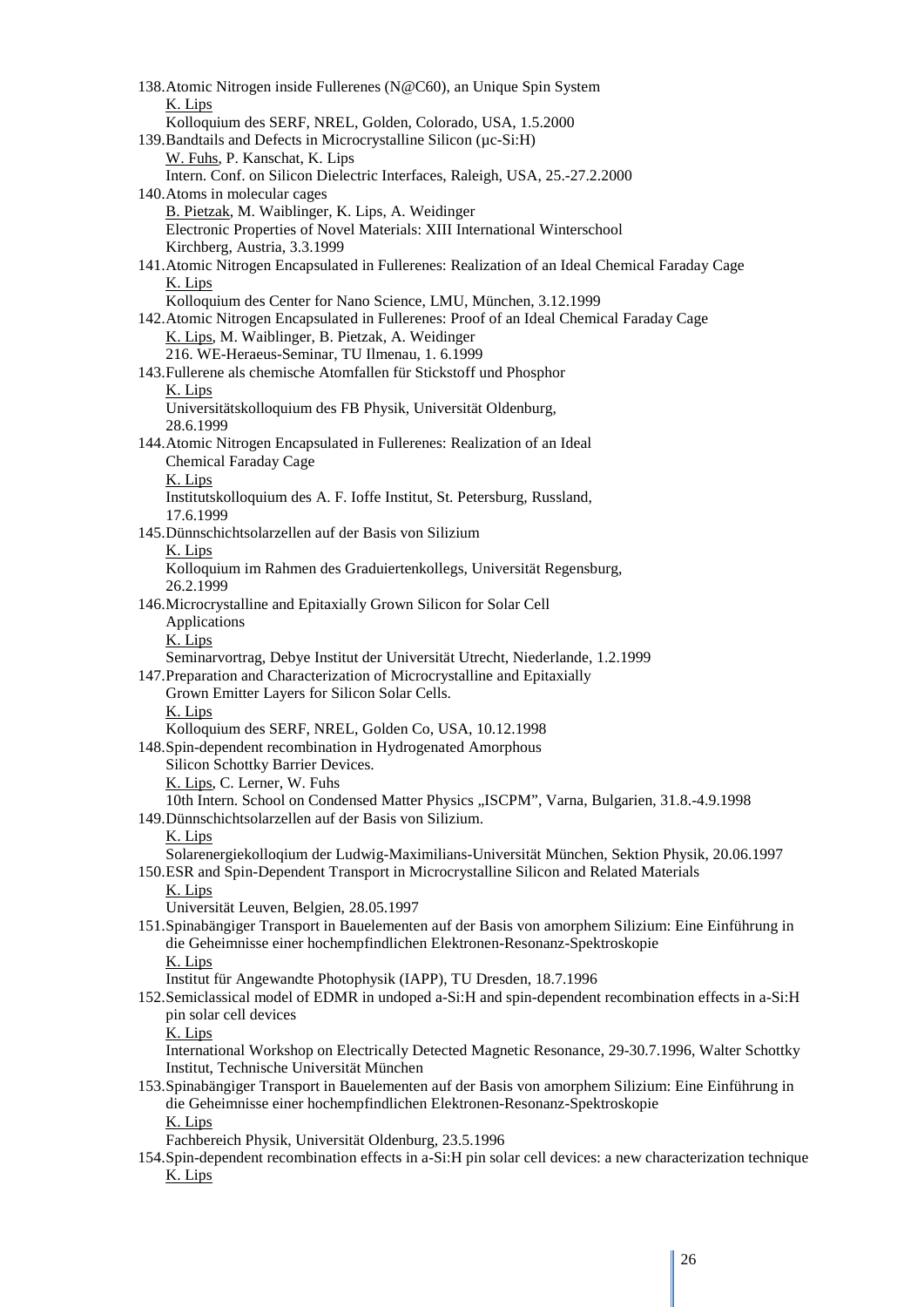Colloquium, National Renewable Energy Laboratory, Basic Science Devision, Golden, Colorado, USA (1995) 155.Spin-dependent recombination effects in a-Si:H pin solar cell devices: a new characterization technique K. Lips Physical Colloquium, Colorado School of Mines, Department of Physics, Golden, Colorado, USA (1995) 156.Slow dangling bond relaxation in a-Si:H: an artifact? K. Lips Halbleiterseminar, Phillips-Universität Marburg, Fachbereich Physik (1995) 157.Spin-dependent recombination effects in a-Si:H pin solar cell devices: a new characterization technique K. Lips National Institute for Advanced Interdisciplinary Research, Tsukuba, Japan (1995) 158.Spin-dependent recombination effects in a-Si:H pin solar cell devices: a new characterization technique K. Lips MRS Spring Meeting, San Francisco, USA, 1995 159.Spinabängigkeit von Transport und Rekombination in Filmen und Solarzellen aus amorphem Silizium K. Lips Seminar, Institut für Schicht- und Ionentechnik, Abteilung PV, Forschungszentrum Jülich (1994) 160.Spinabängigkeit von Transport und Rekombination in Filmen und Solarzellen aus amorphem Silizium K. Lips Halbleiterseminar, Fachbereich Physik, Universität Bayreuth (1994) 161.Electrically detected magnetic resonance in a-Si:H pin cells K. Lips Colloquium, Xerox, Palo Alto, USA (1993). 162.Electrically detected magnetic resonance in a-Si:H pin cells K. Lips Seminar, Department of Physics, University of Utah, USA (1993). 163.Spinabhängigkeit von Transport und Rekombination in amorphem Silizium: ein Überblick K. Lips Interdisziplinäres Kolloquium des Wissenschaftlichen Zentrums für Materialwissenschaften, Universität Marburg, (1993)

Additionally, me and my coworkers have presented over 400 further talks and posters at international workshops und conferences.